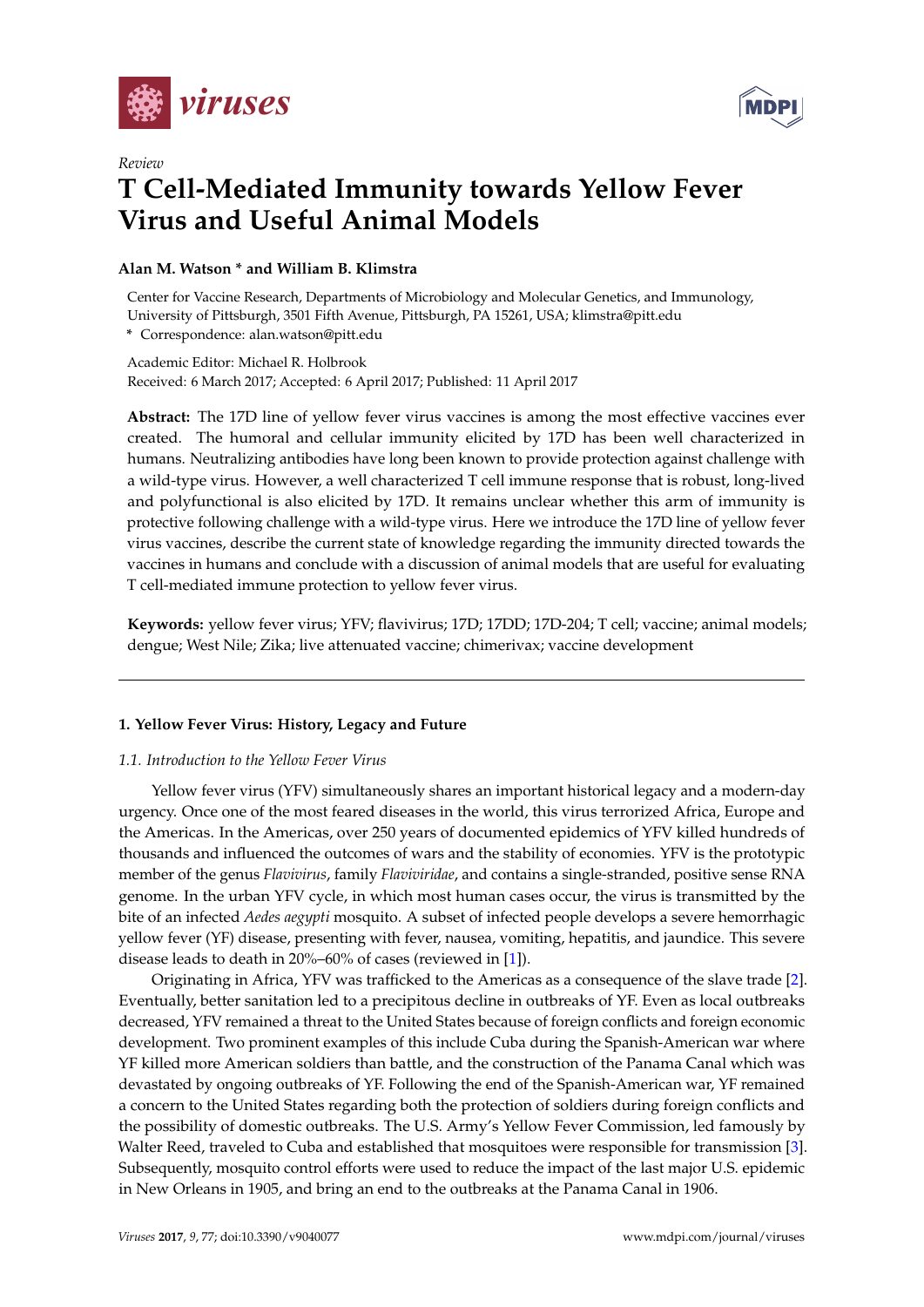#### *1.2. A Brief History of the Yellow Fever Virus Vaccine*

In the four decades following the yellow fever commission, an international effort developed to isolate, propagate and create a vaccine against YFV. Integral to this effort was the development of animal models that were required to produce a vaccine. During the fall of 1925 Adrian Stokes led an expedition to study yellow fever in West Africa. In the course of their studies they isolated a virulent virus from a Ghanaian man named Asibi with a mild case of YF [\[4,](#page-9-3)[5\]](#page-9-4). The Asibi virus was passaged through rhesus macaques by direct blood/serum transfer and then through infected mosquitoes. Except for two monkeys, the Asibi virus proved lethal causing symptoms that were reportedly similar to human cases of yellow fever. The studies carried out by Stoke's expedition were ground-breaking on various levels as they were the first to establish experimental animal models of YF and show that serum from convalescent humans could protect experimentally infected animals.

The Asibi virus was transported to the Rockefeller Institute where Max Theiler and colleagues discovered that the virus, which was refractory to growth in small laboratory animals through most routes of injection, would grow in the brains of mice following intracranial injection [\[6\]](#page-9-5), the first record of mice being used as an animal model. Passage in mouse brains reduced the viscerotropic virulence of the virus in monkeys but enhanced the neurotropic properties, causing lethal disease when injected into the brain [\[7\]](#page-9-6). Concerns over neurotropism led Theiler's group to passage the virus over 200 times in tissue culture medium made with chicken embryos from which the neurologic tissue was removed. They designated one subculture of the Asibi virus, 17D. Although the 17D culture remained virulent when injected into mouse brains, the virus had lost its neurovirulence in monkeys, causing only a 'moderate febrile reaction' when injected intracerebrally [\[8\]](#page-9-7). Moreover, the virus no longer caused viscertropic disease in monkeys when injected subcutaneously but only a very mild infection.

Simultaneously with the above findings, Theiler published a report showing that when the 17D subculture was inoculated into monkeys, immune serum could be detected within one month of infection. Within seven days of infection, the monkeys were completely protected against challenge with the virulent Asibi virus. At seven days and beyond, no circulating Asibi virus was detected in the blood of vaccinated monkeys. In humans injected with 17D, anti-yellow fever immune serum was detected as early as two days following immunization. The eight test subjects experienced only a slight 'fever' (maximum temperature 37.4 ◦C), a mild headache and a backache that reportedly did not prevent normal daily activities [\[9\]](#page-9-8). The 17D subculture of the Asibi virus [\[8\]](#page-9-7) became the seed strain for the modern day yellow fever virus vaccines, 17DD (passage 195) and 17D-204 (passage 204). Since then, over 500 million people have been administered the 17D-based vaccines (hereafter referred to collectively as 17D). Remarkably, only 32 cases of vaccine failure to protect against a virulent strain of YFV have ever been documented [\[1\]](#page-9-0). This is likely due to the high seroconversion rate of human vaccinees, between 80% and 100%, and the 30-year persistence of detectable immunity in some individuals. Max Theiler was awarded the Nobel prize in 1951 [\[10\]](#page-9-9).

For a more through appreciation of the history of the yellow fever vaccine, the authors suggest reading the excellent discussion by J. Gordon Frierson [\[11\]](#page-9-10) and the thorough review by Monath, Gershman and Staples [\[1\]](#page-9-0).

## *1.3. Status of the Yellow Fever Virus and 17D*

Today, YFV remains endemic in South American and African countries where monkeys provide sylvatic reservoirs of virus that spur regular outbreaks (jungle yellow fever). Estimates are as high as 200,000 infections with YFV per year and up to 30,000 deaths [\[12\]](#page-9-11). In these countries, vaccination against the virus is a primary means of disease control. However, the virus remains of major concern in Sub-Saharan Africa where the prevalence of vaccination is low and millions are at risk for infection. Indeed, in 2016 Angola experienced its biggest outbreak of YFV in 30 years and the virus has spread to neighboring countries and resulted in numerous traveler-associated cases throughout the globe. Most notably, YFV had never been recorded in Asia; however, China experienced its first traveler-associated cases in 2016 [\[13\]](#page-9-12). Due to high population densities and sufficient mosquito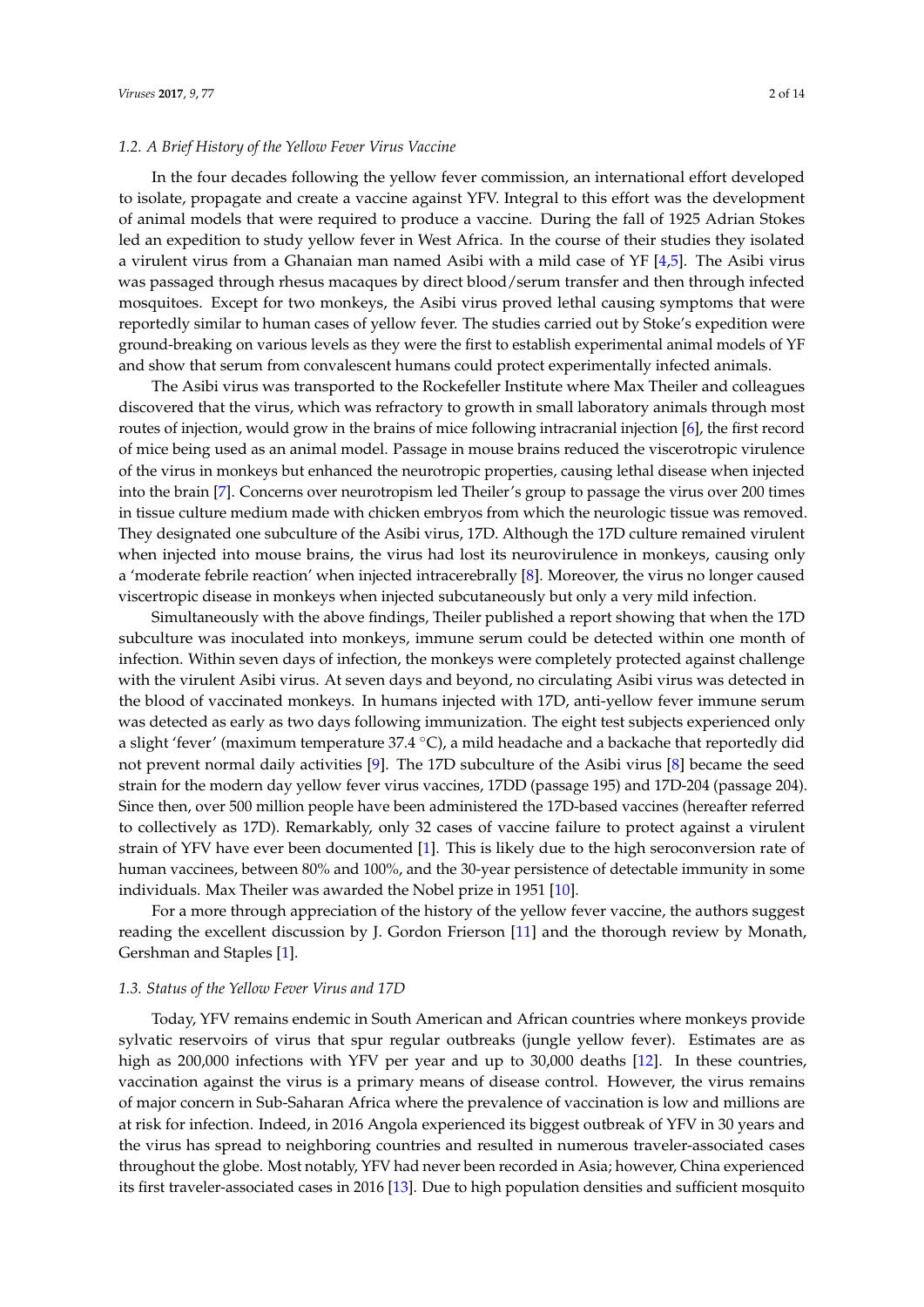populations, yellow fever could be particularly devastating in Asia if it were to become established [\[14\]](#page-9-13). The reintroduction of YFV into North America is also becoming a greater threat as populations of *A. aegypti* mosquitoes are repopulating areas that have ceased aggressive control efforts [\[15\]](#page-9-14). For similar reasons, local transmission of the *Flaviviruses* Dengue and Zika and the related alphavirus Chikungunya have already been documented in the contiguous U.S. The risk to the residents of the U.S. is particularly high with these viruses as Food and Drug Administration (FDA)-approved vaccines are currently unavailable.

The yellow fever vaccine should not simply be viewed as an empirical success that warrants no further study. 17D, arguably, sits at the pinnacle of vaccine success, alongside those for small pox and polio. The importance of 17D remains high as a reverse genetics system [\[16\]](#page-9-15) has made the vaccine a vector for other antigens [\[17–](#page-9-16)[21\]](#page-9-17) and a backbone for the development of vaccines against other flaviviruses, specifically [\[22\]](#page-10-0). The highly efficacious and long-lasting immunity elicited by the 17D makes it an important target of future research for the development of vaccines against related viruses and the understanding attenuation and immune inductive processes for highly efficacious vaccines in general [\[23\]](#page-10-1). Despite the ongoing use and development of 17D, the relatively recent recognition that the vaccine causes rare but serious adverse events (SAE) has led to concerns over its continued use [\[24](#page-10-2)[,25\]](#page-10-3). The causes of SAE are unknown, but patient-specific immune irregularities may be involved [\[26,](#page-10-4)[27\]](#page-10-5).

While the humoral immune response elicited by 17D has historically been considered protective against challenge with a virulent strain of YFV, it is unknown whether the T cell arm of the immune response plays a role. A thorough understanding of these immune responses remains the most glaring knowledge gap regarding 17D. Bridging this divide is likely to illuminate mechanisms that contribute to SAE as well as facilitate the rational design of vaccines, particularly those based off the 17D platform. The remainder of this review will briefly describe the human immune response to 17D with a focus on T cell mediated immunity. Attention will then be turned to animal models of immunity that are proving useful for characterizing the role of T cell immunity for protection against challenge with virulent YFV and the control of 17D during vaccination.

# **2. The Immune Response to Yellow Fever Virus in Humans**

The abundance of vaccinated individuals and the safety of 17D has ensured ample availability of subjects for the study of human immune responses following vaccination. For example, such subjects have been derived from mass vaccination of U.S. troops during the World War II and recent targeted studies that have recruited volunteers for immunization. Subjects like the former, studied many years after vaccination, have demonstrated the striking longevity of immunity to 17D whereas the latter are opening windows into the earliest events following vaccination. These studies have been limited to evaluating what can be obtained from blood sampling. Thus, since its development, the most studied aspect of human immunity to 17D was the humoral response. However, studies of T cell-mediated immunity to 17D have become prolific in recent years.

# *2.1. Neutralizing Antibodies as Protective Immunity*

Since wild-type virus cannot be used for directed experimentation on humans, empirical evaluation of specific immune components involved in protecting humans is practically non-existent. However, serum from naturally infected convalescent humans exposed to wild-type virus protects rhesus macaques against infection [\[4\]](#page-9-3), and mice are protected against intracerebral challenge with 17D when mixed with serum from 17D-vaccinated humans [\[9\]](#page-9-8). Furthermore, convalescent serum collected from humans located on another continent could protect monkeys infected with local isolates of virus [\[28\]](#page-10-6). These studies suggested that (1) humoral immunity was a primary protective element in previously exposed individuals and (2) a single vaccine could offer protection to global strains of YFV. Thus, neutralizing antibodies remain the accepted correlate of protection against YFV.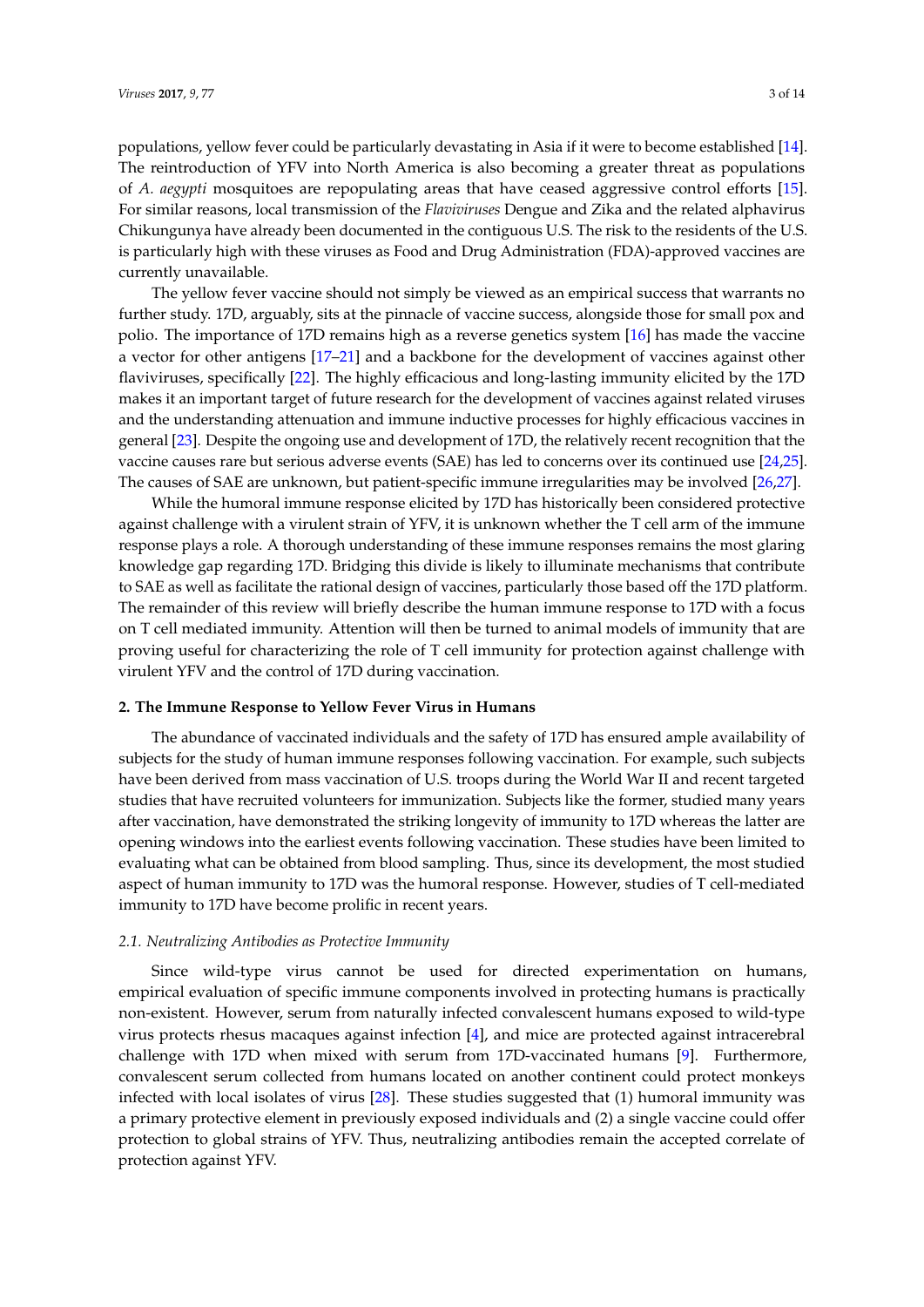#### *2.2. The Neutralizing Antibody Response to 17D*

Consistently, 90% or greater of the individuals immunized with 17D develop neutralizing antibodies (reviewed in [\[29\]](#page-10-7)). Early studies quantified neutralizing antibody titers as dilutions of immune serum that protected 50% of intracranially infected mice against 17D [\[8](#page-9-7)[,9\]](#page-9-8). By this method, neutralizing antibodies have been detected as early as two weeks following vaccination [\[9\]](#page-9-8). Plaque reduction neutralization tests (PRNT) demonstrated robust neutralizing antibody responses beginning as early as six days following vaccination [\[30\]](#page-10-8), with most individuals peaking after thirty days [\[30\]](#page-10-8). Neutralizing responses have been recovered for up to 60 years after vaccination [\[31–](#page-10-9)[34\]](#page-10-10). The longevity of the 17D-specific neutralizing antibody responses suggests that 17D elicits a long-lived and functional memory response, supported by a boost in titer after revaccination [\[30,](#page-10-8)[35\]](#page-10-11). This and other evidence for the potency of neutralizing antibody responses has been presented in detail (reviewed in [\[29\]](#page-10-7)), and suggests that a single vaccination offers life-long protection against YFV.

## *2.3. Innate Immune Responses to Vaccination with 17D*

17D elicits a complex modulation of innate immune cytokines in humans. Elevated levels of plasma interferon (IFN)-γ are seen on day 15 post vaccination [\[36\]](#page-10-12). Although plasma levels of other cytokines have not been assessed, re-stimulation of innate immune cell cultures of natural killer (NK) cells, neutrophils, and monocytes from 17D vaccinated humans with YF antigen results in the increased production of IFN-γ [\[36\]](#page-10-12), interleukin (IL)-1β [\[37\]](#page-10-13), IL-12 [\[38\]](#page-10-14), tumor necrosis factor (TNF)-α [\[38](#page-10-14)[,39\]](#page-11-0) and IL-10 [\[39\]](#page-11-0) in some subsets and a concomitant decrease of TNF-α [\[38\]](#page-10-14), IL-10, and IL-4 [\[39\]](#page-11-0) in other subsets. A wide array of increased innate immune gene expression signatures is detected as early as one day following vaccination. The cytokines include inducers and mediators of antiviral and interferon activity such as Toll-like receptor (TLR)-7, interferon-induced protein with tetratricopeptide repeats (IFIT) 1, IFIT2, IFIT3, interferon regulatory factor (IRF) 7, and signal transducer and activator of transcription (STAT) 1 [\[40\]](#page-11-1). Gene signatures of directly antiviral cytokines IFN-α and IFN- $γ$  are highly variable among vaccine recipients, with a near even distribution of vaccinees showing an increase or decrease of IFN- $\alpha$  and IFN- $\gamma$  transcripts between days three and seven post vaccination [\[40\]](#page-11-1).

The earliest induction of cytokines by 17D is most likely the result of direct interactions with innate immune cells like dendritic cells (DC). Stimulation of human monocyte-derived DCs and plasmacytoid DCs with the 17D vaccine preparation induces the production of IL-6, TNF- $\alpha$ , monocyte chemoattractant protein (MCP)-1, interferon-γ-induced protein 10 kDa (IP-10), IL-12p40, IL-12p70 and IFN- $\alpha$ . Murine studies suggested that the activation and production of cytokines by DCs is mediated through interactions with TLR-2, -7, -8 and -9 [\[41\]](#page-11-2). Engagement of multiple TLRs results in a complex relationship with the downstream T cell response, resulting in the production of both  $T_H1$  and  $T_H2$ cytokines. Although TLR-2 suppresses cytotoxic T cell responses to 17D in mice, TLR signaling more broadly promote the very same responses [\[41\]](#page-11-2). 17D infects and replicates only minimally in human DCs [\[41,](#page-11-2)[42\]](#page-11-3), likely due to triggering of maturation [\[43\]](#page-11-4). However, 17D antigens are processed and presented by DCs [\[43\]](#page-11-4), which are most likely involved in eliciting downstream T cell responses.

#### *2.4. T Cell-Mediated Immune Responses to 17D*

Prior to 1998 [\[30\]](#page-10-8) the T cell response to 17D in humans had not been studied. While a T cell response to vaccination had been expected, the role of T cells was unclear. Since neutralizing antibodies were the accepted means of protection against YFV, it was strongly expected that cluster of differentiation (CD)4+ T cells would act primarily as a form of 'help' during the formation of neutralizing antibody responses. CD8+ T cells recognize and lyse virus-infected cells and thus it was expected that CD8+ T cells could play a role in clearance of 17D during vaccination or for protection following challenge with wild-type YFV. The specific role that T cells play in humans during immunization, or for protection following challenge remains uncertain, and is likely to remain so due to the limitations of working with human subjects. Since the first T cell studies, a great deal of information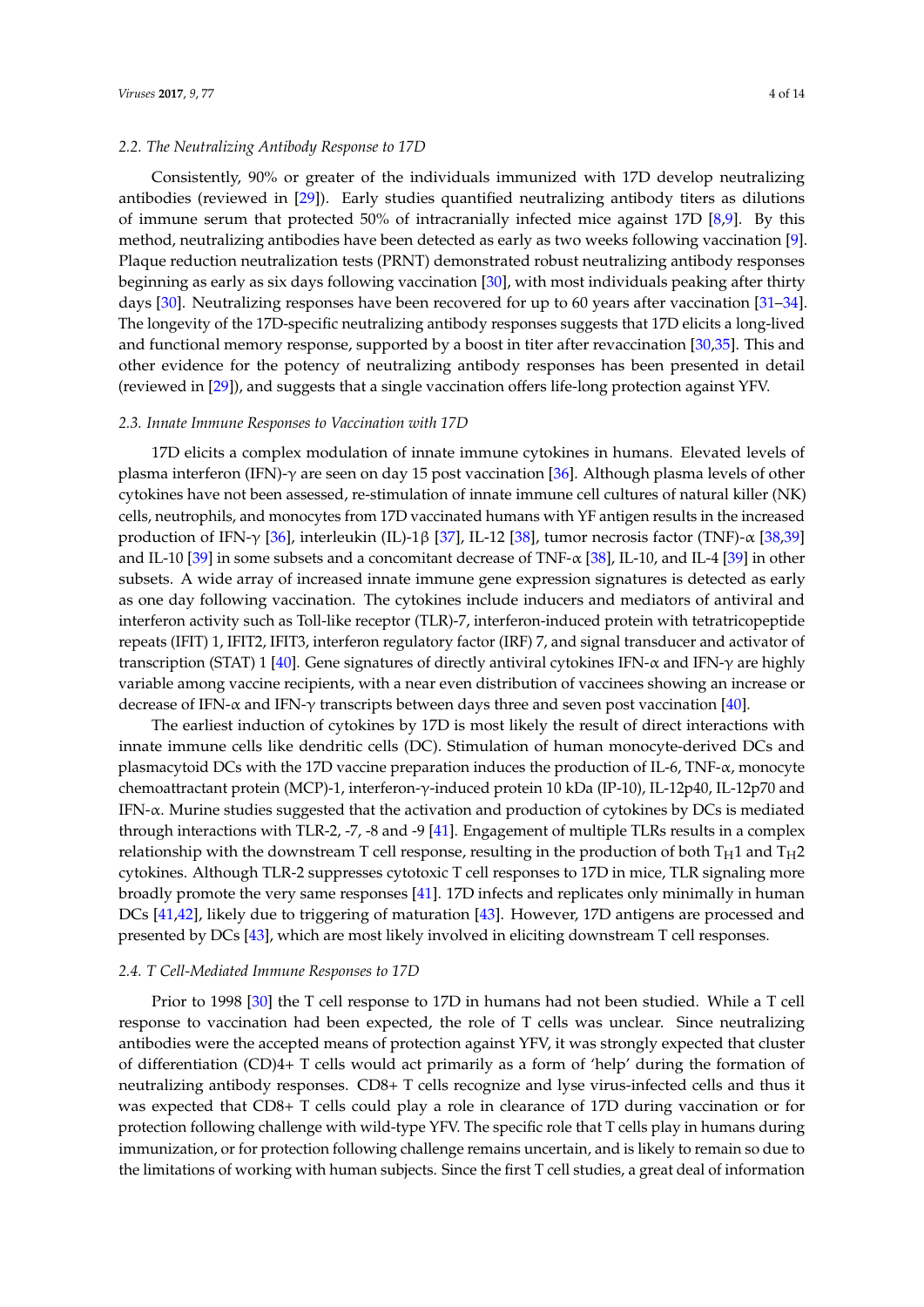has been gathered about the dynamics of T cell activation, proliferation, and the phenotypes that result from 17D immunization.

Both CD4+ and CD8+ T cells respond strongly to 17D. Activated cells are detected as early as three days post-immunization (CD8+) [\[44\]](#page-11-5). CD4+ T cells peak between 7 and 14 days after immunization [\[45–](#page-11-6)[48\]](#page-11-7), before CD8+ T cells which peak between 14 and 30 days [\[44–](#page-11-5)[46,](#page-11-8)[49,](#page-11-9)[50\]](#page-11-10). CD8+ T cell proliferation appears to be largely antigen-driven since the size of the T cell response correlates directly with the virus load. The peak of the CD8+ T cell response comes three days after the highest levels of virus genomes are detected in the plasma, and CD8+ T cells peak only after virus is no longer detected [\[44\]](#page-11-5). Five to six percent of the approximately 2000 CD8+ T cell clones that respond to 17D [\[51\]](#page-11-11) differentiate into various memory populations displaying conventional markers including central memory ( $T_{CM}$ ) and effector memory ( $T_{EM}/T_{EMRA}$ ). These cells slowly decrease over time, but remain detectable for over 25 years [\[33](#page-10-15)[,52\]](#page-11-12). In contrast, a population of self-renewing and highly responsive 17D-specific memory cells similar to the stem cell-like memory subset  $(T<sub>sem</sub>)$  maintains stable numbers for the same 25-year period (discussed below) [\[52\]](#page-11-12).

#### 2.4.1. CD4+ T Cells

17D-specific CD4+ T cells produce a mix of T<sub>H</sub>1 and T<sub>H</sub>2 cytokines, including IL-2, IFN- $\gamma$ , TNF- $\alpha$ , IL-12 (T<sub>H</sub>1), IL-4, IL-5, IL-10, and IL-13 (T<sub>H</sub>2) [\[39,](#page-11-0)[45,](#page-11-6)[47,](#page-11-13)[53\]](#page-11-14). T<sub>H</sub>1 T cells characteristically promote  $CD8+$  responses whereas  $T_H2$  cytokines promote B-cell and antibody responses. T follicular helper (Tfh) cells are a subset of CD4+ T cells characterized in part by the expression of C–X–C chemokine receptor type 5 (CXC-R5) and the production of IL-4. Tfh cells promote healthy B cell germinal centers (reviewed in [\[54\]](#page-11-15)). It is unclear whether the CD4+ T cells provide a 'helper' function that promotes the production of neutralizing antibodies or CD8+ T cell responses or if these responses are independent of T cells. Whether CD8+ T cells are dependent on CD4+ T cell help, in the context of 17D immunization, has not been studied.

An antibody 'helper' scenario is supported by one study where a greater proportion of CD4+ IL-2 and IFN- $\gamma$  producing T cells on days 1 and 2 were associated with higher neutralizing antibody titers and greater numbers of plasmablasts on day 14 [\[45\]](#page-11-6). Murine studies demonstrate that both  $T_H1$  and  $T_H2$  cytokines promote the generation of neutralizing antibody responses to viruses. IFN- $\gamma$  favors the production of immunoglobulin G2a (IgG2a) and IL-4 favors immunoglobulin G1 (IgG1) while both cytokines promote class switching and affinity maturation (reviewed in [\[55\]](#page-11-16)). It remains unknown whether Tfh cells play a central role in antibody development towards 17D; although in one murine model, Tfh cells may have a limited role in eliciting protective neutralizing antibodies [\[56\]](#page-12-0).

Human CD4+ forkhead box P3 (FOXP3)+ T regulatory cells are transiently activated during immunization with 17D [\[46\]](#page-11-8) although their relationship to the immune outcomes following 17D vaccination has not been investigated.

## 2.4.2. CD8+ T Cells

17D-specific CD8+ T cells respond to epitopes within every mature product of the 17D polyprotein [\[46](#page-11-8)[,50\]](#page-11-10). Upon peptide re-stimulation, 17D-specific CD8+ T cells produce multiple cytokines including proinflammatory cytokines IFN-γ, TNF-α, macrophage inflammatory protein (MIP1)-β [\[46](#page-11-8)[,50\]](#page-11-10) and the proliferation promoting cytokine IL-2 [\[46\]](#page-11-8). Nearly all 17D-specific CD8+ T cells express granzyme B, and the majority of stimulated cells stain positive for surface CD107a [\[50\]](#page-11-10), suggesting that they are functionally capable of degranulating [\[57\]](#page-12-1) and are likely to be cytolytic. Following the peak of CD8+ T cell expansion, the cells begin to differentiate in to long-lived memory which retain a polyfunctional phenotype for at least two years [\[50\]](#page-11-10).

Memory CD8+ T cells are composed of conventional  $T_{CM}$  (CCR7+, CD45RA−),  $T_{EM}$  (CCR7−, CD45RA−) and TEMRA (CCR7−, CD45RA+), all of which are induced strongly by vaccination and slowly decrease over a 25+ year period. However, a recently identified population of the 'naïve-like' Tscm was shown to persist at nearly unchanged levels for the same 25-year period. These cells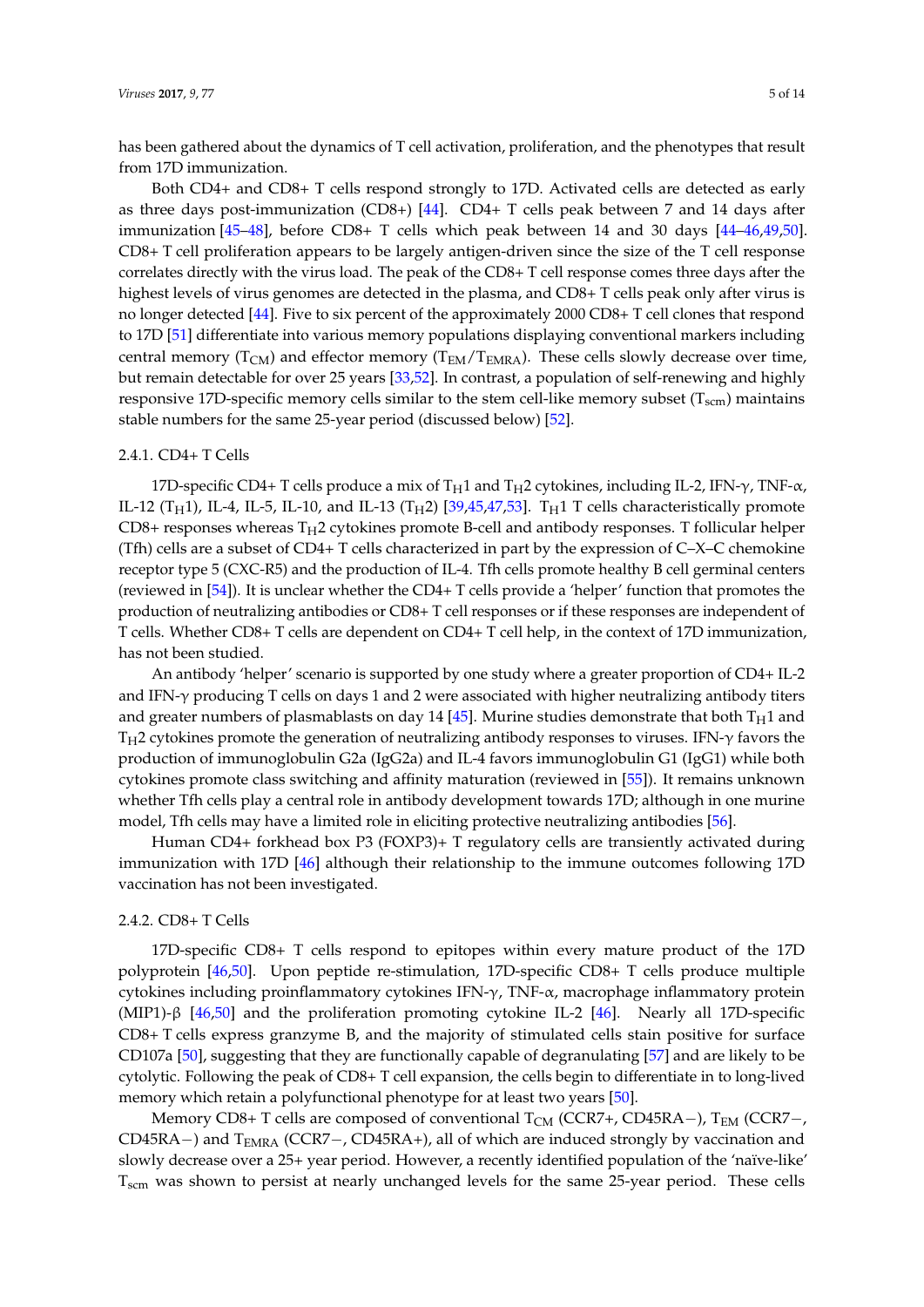appear naïve according to CCR7+, CD45RA+ expression but, unlike truly naïve cells, they also express CD58 and CD95. The 17D-specific  $T_{\text{scm}}$  cells demonstrate a self-renewing behavior and rapid proliferation in response to re-stimulation [\[52\]](#page-11-12). These data suggest that 17D-specific memory T cells can respond quite rapidly to re-exposure of YFV antigen in vitro; however, it is unclear whether this happens in humans. One study demonstrated that biomarkers of T cell activity, neopterin and β2-microglobulin, do not increase after a 17D boost, whereas a strong increase is seen during the primary vaccination [\[33\]](#page-10-15). Another study indicated that, compared to individuals that had only one vaccination, multiple vaccinations do not result in higher levels of memory T cells as is typical following a secondary memory T cell response [\[30\]](#page-10-8).

#### *2.5. Naïve Host Infection with Wild-Type YFV: A Limited Understanding of Human Immunity*

Very few studies have evaluated the immune response to a primary infection with virulent YFV. Most infections are only identified when patients are in fulminant hemorrhagic disease, if not after death. Thus, much of the information regarding immunity towards wild-type infection is from severe cases of disease and not from the majority, for which the immune response clears the infection. In one study, 18 patients with non-fatal non-hemorrhagic YF were more likely to have measurable neutralizing antibody titers and undetectable virus by reverse transcription polymerase chain reaction (RT-PCR) compared to fatal or non-fatal hemorrhagic cases. Cases of severe disease have elevated chemoattractant cytokines MCP-1 and IP-10 and proinflammatory cytokines TNF-a, IL-6, and IL-1a [\[58\]](#page-12-2). These data suggest that size of the neutralizing antibody response to wild-type YFV infection may be a factor determining the severity of disease. Therefore, elevated levels of cytokines seen in severe cases of disease may be the result of virus burden in individuals that mount an insufficient neutralizing antibody response.

Livers from patients succumbing to fatal yellow fever show apoptosis, steatosis and lytic necrosis of hepatocytes. This pattern is associated with a strong infiltration of T cells, primarily CD4+, but also CD8+ T cells [\[59,](#page-12-3)[60\]](#page-12-4) and B cells into the portal region [\[59\]](#page-12-3). Macrophages, NK cells and antigen presenting cells also infiltrate the liver, but in fewer numbers [\[60\]](#page-12-4). Expression of TNF- $\alpha$ , IFN- $\gamma$ , and transforming growth factor (TGF)-β were elevated most strongly in the lobular regions that showed strong macrophage infiltration [\[59\]](#page-12-3). The heavy T cell infiltration associated with cell death and elevated cytokine expression suggests that severe disease may have a prominent immunopathologic component [\[60](#page-12-4)[,61\]](#page-12-5). These data suggest that patients presenting with severe disease mount a T cell response that may be either (1) ineffective at controlling virus replication in the liver or (2) is strongly cytolytic, causing damage and exacerbating disease.

## **3. Animals Models of T Cell-Mediated Immunity towards YFV**

Human studies are ideal for recording the phenotypes and reactivity of developing or developed immunity to 17D. Retrospective studies have provided an insight into the statistical effectiveness of vaccination and the resulting immune phenotypes. However, questions about mechanisms of protection and anti-YFV immune development cannot currently be asked in humans. Human volunteers can neither be experimentally infected with wild-type YFV nor have their visceral or neurological tissues probed for the presence of virus and immune mediators. Thus, a more thorough understanding of the virus–host interactions must be addressed using animal models.

#### *3.1. Non-Human Primates*

Non-human primates serve as the most relevant models of YF due to their close relationship to humans and their natural susceptibility to infection. Rhesus macaques develop severe hemorrhagic yellow fever, presenting with symptoms that resemble human disease [\[4\]](#page-9-3). Vaccination with 17D induces neutralizing antibodies that correlate with protection against a virulent YFV [\[62\]](#page-12-6). However, only a few studies have addressed T cell responses to 17D in these animals. Activated T cells peak between 12 and 14 days following immunization [\[63\]](#page-12-7). CD8+ T cells respond to peptides throughout the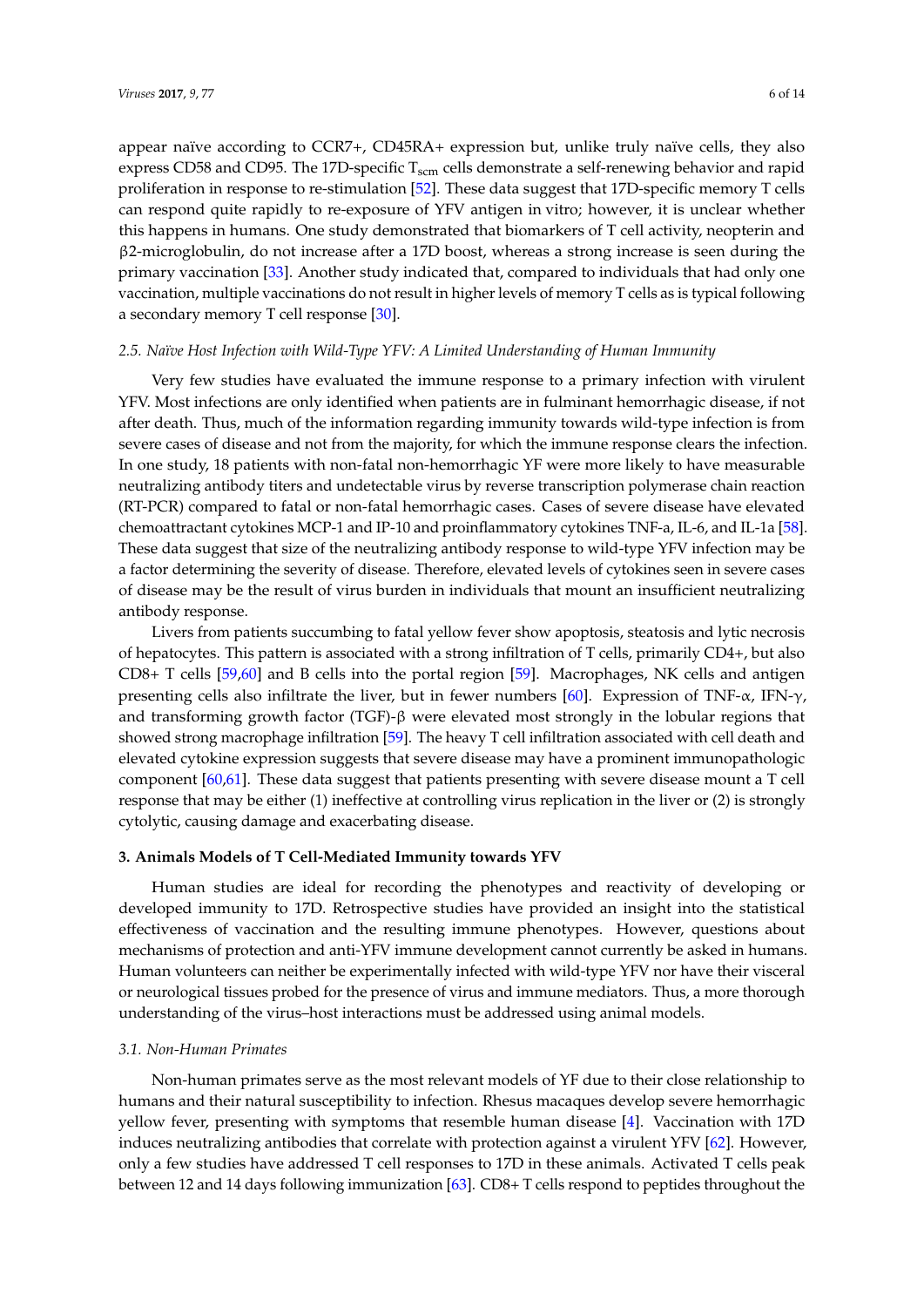genome of 17D. Low levels of CD4+ T cells can be detected as well [\[64\]](#page-12-8). 17D-specific T cells produce IFN- $\gamma$ , IL-4 and TNF- $\alpha$  in response to peptide stimulation. A majority of IFN- $\gamma$  producing CD8+ T cells may be  $\gamma \delta$  T cell receptor (TCR)+ [\[65\]](#page-12-9).

#### *3.2. Murine Models*

Murine models are particularly advantageous for studies of cellular immunity due to known major histocompatibility complex (MHC) haplotypes, well characterized biology and the ubiquitous availability of reagents. However, few studies have addressed the development or role of T cell-mediated responses to YFV in murine model systems. This is primarily because YFV is refractory to replication in adult mice due to restriction by type-I interferon [\[66\]](#page-12-10) (with the exception of the central nervous system when introduced by intracranial inoculation [\[6\]](#page-9-5)). Thus, when virus is introduced into the mouse through a peripheral route that mimics vaccination—e.g., subcutaneous (SC)—, little to no replication is detected [\[67\]](#page-12-11). Adaptive immune responses play no known role in eliminating virus from mice infected via this route, as infection of recombination activation gene (RAG)−/<sup>−</sup> animals lacking functional B cells and T cells does not result in the development of disease [\[56\]](#page-12-0). Mice do mount an immune response to 17D when it is administered SC that includes neutralizing antibodies and CD8+ and CD4+ T cells [\[56](#page-12-0)[,68](#page-12-12)[,69\]](#page-12-13). However, 17D-specific T cells proliferate modestly in this model, compared to humans where responses to specific epitopes can account for 10–20% of total CD8+ T cells [\[46,](#page-11-8)[49\]](#page-11-9), most likely due to the lack of virus replication which limits viral antigen. In 17D-immunized mice, neutralizing antibodies and CD8+ T cells protect mice against intracranial challenge with 17D through an IFN-γ and perforin mediated mechanism [\[56\]](#page-12-0). A similar mechanism is observed when 17D-derived antigens are delivered by an unrelated viral vector [\[70\]](#page-12-14). These studies suggest that CD8+ T cells and neutralizing antibodies may be important for the clearance of 17D from the central nervous system (CNS) during vaccination. No studies have been published that examine clearance of the wild-type virus in this model. Although, wild-type virus and 17D are equally virulent by intracranial (IC) infection [\[71\]](#page-12-15), making it difficult to differentiate the two strains experimentally. The virulence of 17D following IC infection suggests that mice may be a useful model of yellow fever vaccine-associated neurotropic disease (YEL-AND), a rare SAE seen in human vaccinees. These studies suggest that an inadequate neutralizing antibody or CD8+ T cell immune response may increase susceptibility to YEL-AND.

YFV replication in mice is primarily restricted by type-I interferon and to a lesser extent type-II interferon [\[66\]](#page-12-10). In type-I interferon receptor knockout mice (IFNAR−/−), which lack all type-I interferon responses, YFV replicates when introduced by the SC route. Notably, 17D and wild-type viruses can be differentiated by both replication and clinical disease in the IFNAR−/<sup>−</sup> mouse. 17D remains attenuated with replication restricted to the lymphoid compartments including the lymph nodes, spleen, bone marrow and blood, whereas the wild-type virus produces a viscerotropic disease resembling that seen in humans, including virus replication, immune infiltrates and steatosis in the liver. Like 17D, wild-type virus also replicates in lymphoid tissues but additionally in the kidneys, heart, and brain [\[66,](#page-12-10)[67\]](#page-12-11). Importantly, 17D is cleared from all IFNAR<sup>-/-</sup> animals whereas wild-type virus is lethal. Furthermore, 17D immunization protects mice against challenge with a wild-type virus. The mechanisms of 17D clearance in IFNAR<sup>-/-</sup> mice is not known, but unpublished observations [\[72\]](#page-12-16) indicate that CD8+ T cells are required, consistent with studies of IC inoculation in normal mice.

The IFNAR<sup> $-/-$ </sup> model is not ideal for the study of T cell responses. Depending on the pathogen, type-I interferon can significantly influence the activation and proliferation of T cells [\[73,](#page-13-0)[74\]](#page-13-1). Type-I interferon is produced by human and rhesus macaque cells infected with 17D in vitro [\[41,](#page-11-2)[42,](#page-11-3)[75](#page-13-2)[–78\]](#page-13-3); however, a role for type-I interferon in YFV-specific adaptive immune responses in vivo has not been defined. Despite these concerns, 17D-specific T cells induced in IFNAR<sup> $-/-$ </sup> mice appear to be normal, and their phenotypes align well with those seen in human studies. The T cells are polyfunctional, producing combinations of IFN- $\gamma$ , TNF- $\alpha$  (CD8+, CD4+) and IL-2 (CD8+) and both CD4+ and CD8+ T cells present CD107a on their surface during peptide stimulation and functionally lyse 17D-specific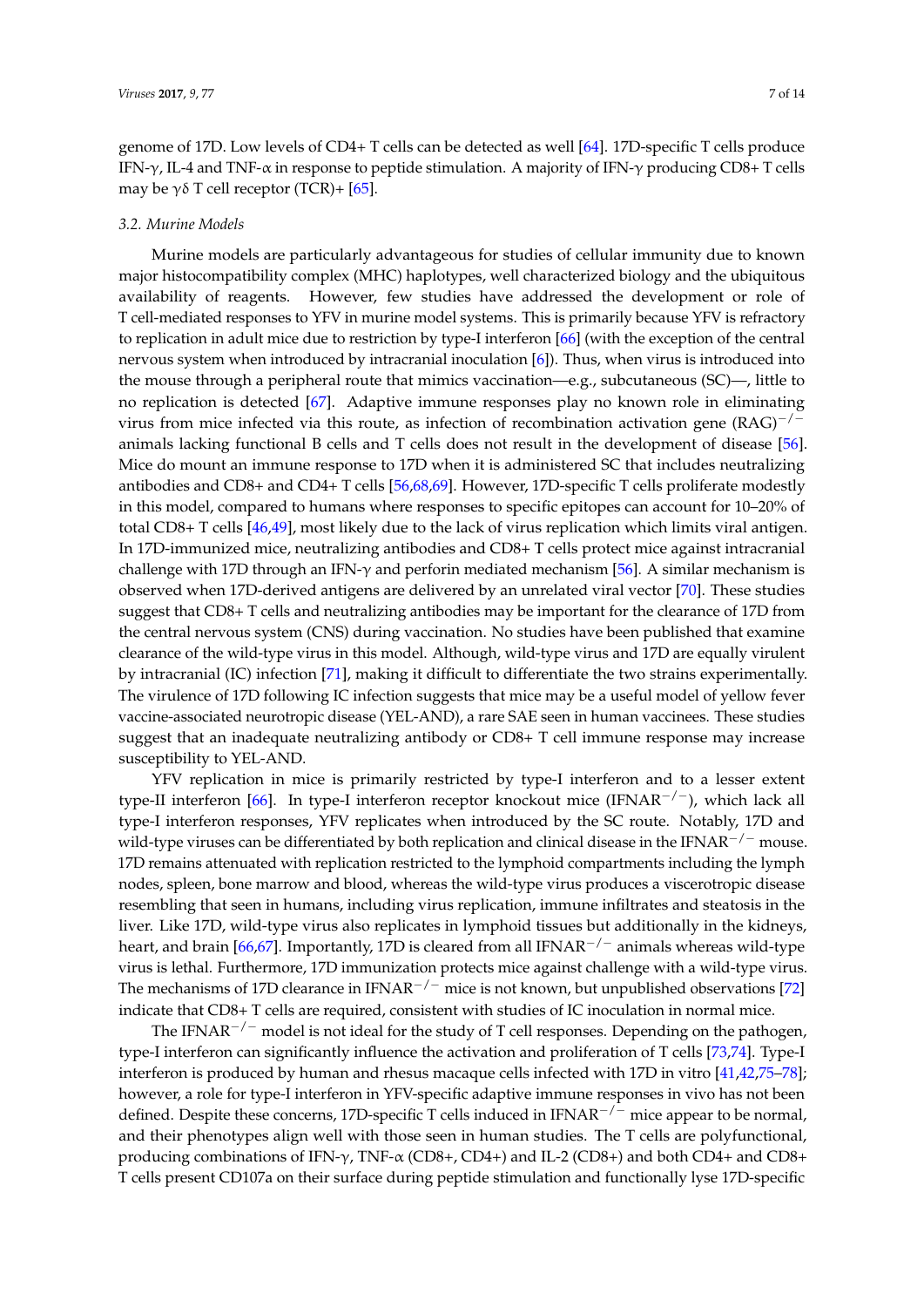targets in vivo. The T cells contract into long-lived memory that persists for at least two and a half years, essentially for the life of the mouse. In this model, adoptive transfer experiments determined that both neutralizing antibodies and CD4+ T cells contribute to protection. Surprisingly, no protective effect was seen with CD8+ T cells [\[67\]](#page-12-11). This study, when considered with the IC model of YEL-AND, suggests that CD8+ and CD4+ T cells may be differentially important in regard to protection of naïve animals against YEL-AND (CD8+ T cell-mediated), and protection following challenge of vaccinated animals with a virulent strain of YFV (CD4+ T cell-mediated).

When both type-I and type-II interferon receptors are absent (IFNAGR−/−), mice become susceptible to disease from both 17D [\[66](#page-12-10)[,79\]](#page-13-4) and the wild-type virus [\[66\]](#page-12-10). Thus, 17D is attenuated by IFN-γ. However, the disease associated with these viruses is dramatically different. Wild-type YFV infected IFNAGR−/<sup>−</sup> mice develop an accelerated viscerotropic disease, like that seen in IFNAR−/<sup>−</sup> mice, with an average survival time that is one day less (6–7 days post infection) than in the presence of type-II interferon signaling. 17D infected IFNAGR<sup>-/-</sup> mice develop a protracted infection that resembles a mild viscerotropic-like disease at the onset but mice then succumb to a disease associated with neurological signs 12 days post infection [\[66\]](#page-12-10). The development of neurologic disease suggests that IFNAGR−/<sup>−</sup> mice may be a useful model of YEL-AND. Although adaptive immune responses to 17D in IFNAGR<sup> $-/-$ </sup> mice have not been studied, one possible mechanism resulting in neurologic disease is the ineffective clearance of 17D from the brain since infected cells in the brain cannot respond to IFN-γ. This would be consistent with the role that IFN-γ producing CD8+ T cells play in clearance of 17D from IC infection of normal mice [\[56\]](#page-12-0).

The IFNAGR<sup> $-/-$ </sup> model can be partially reproduced using a conditional knockout of STAT1, a primary signaling adapter of type I and type II interferon responses [\[80](#page-13-5)[,81\]](#page-13-6). This model (Stat $1^{\text{boxP}/\text{boxP}}$ /Vav-cre) [\[82\]](#page-13-7) can be thought of as a chimeric model where visceral organs respond competently to type I and type II interferons but the response in cells of the hematopoietic lineage is blunted. In this model, 17D replicated in every hematopoietic cell type tested in the blood and spleen, indicating that 17D is tropic for these cell types in mice, absent interferon responses. Unlike human vaccination, 17D was introduced intravenously and proved lethal to approximately 75% of mice over a time-frame similar to that seen in IFNAGR<sup>-/-</sup> mice. Virus genomes were identified in the liver, kidney and brain at the same levels as those seen in wild-type mice. Consistent with STAT1 deficiency among hematopoietic cells, the spleen showed significantly higher levels of 17D genomes than the other organs. These data suggest that lymphocytic infiltrates and inflammation that was identified in the liver, may be due to non-specific immunopathologic mechanisms, perhaps cytokine-induced. Signs of viscerotropic disease (e.g. liver pathology) may make this a useful model for understanding the contribution of immune pathology to YFV-AVD. In this model, both CD4+ and CD8+ T cells proliferated in response to infection, with CD4+ T cells becoming most enriched, and both cell types displaying markers of memory differentiation. Among the minority of animals that survived infection, it is unclear if T cells contributed to survival or what role T cells played in the clearance of virus. Although, virus was mostly cleared from the peripheral blood at day eleven post-infection (the latest timepoint studied), replication in the spleen continued. An analogous model where the murine hematopoietic system was reconstituted with (type I and type II interferon competent) human cells, 17D replicated in all human cell types tested and caused minimal non-lethal disease. T cells became activated with minor proliferation, but their role in the clearance of virus was not assessed.

#### **4. Conclusions**

The 17D-induced adaptive immune response in humans has been well characterized in recent years. There is a robust induction of both neutralizing antibodies and T cells, and both responses have been detected up to three decades following a single immunization. Neutralizing antibodies are the primary correlate of protections in vaccines and animal studies suggest that neutralizing antibodies can be sufficient for protection against challenge. Yet it remains unclear whether T cells also serve a protective function following challenge. Human 17D-specific CD4+ and CD8+ T cell compartments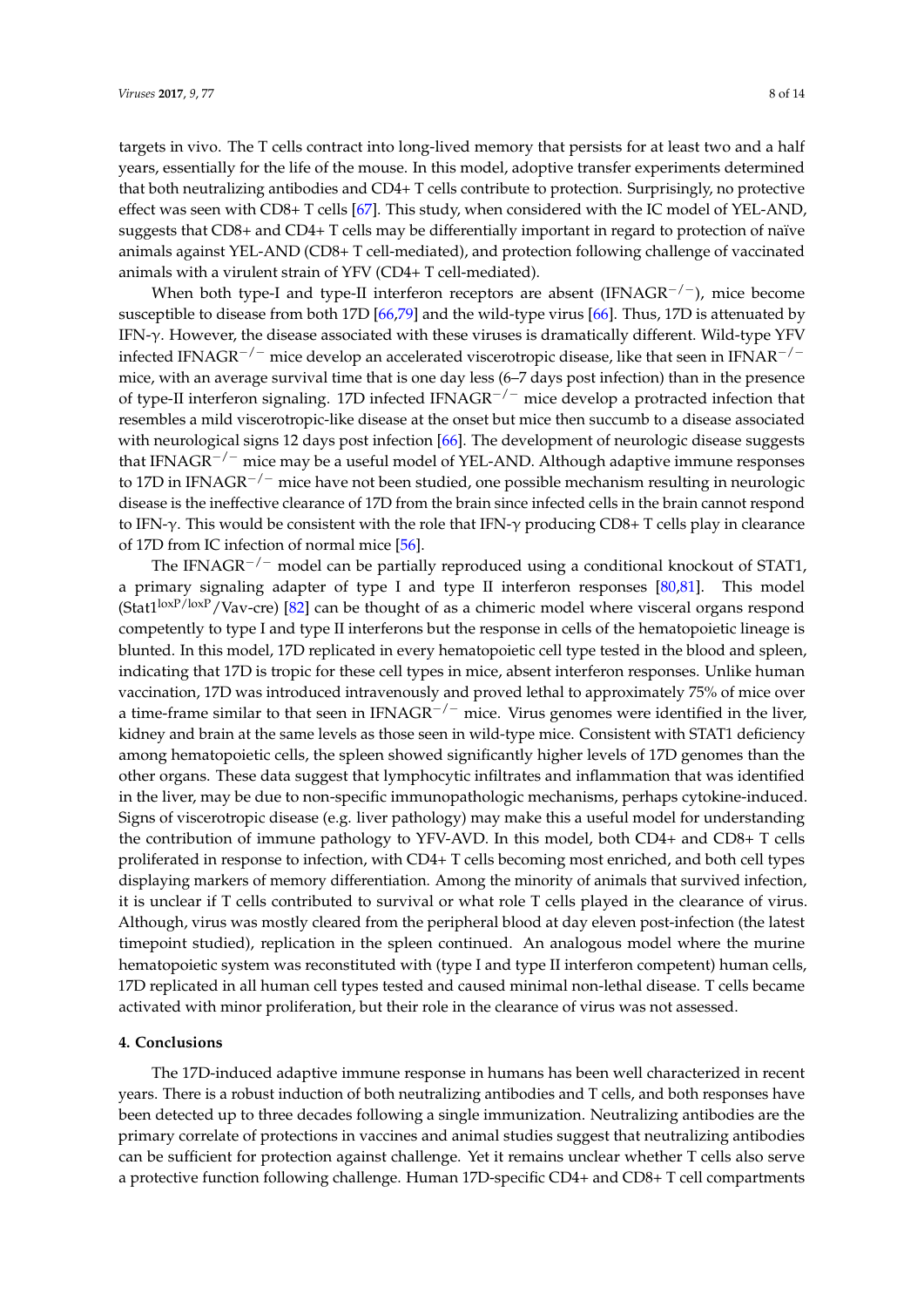are polyfunctional, suggesting that they may play a role in protection following challenge. However, no studies have addressed this question in humans, and it is unlikely that it can ever be addressed without the use of experimental animal models.

Non-human primates (NHP) are by far the best experimental models for of YFV due to being a natural host and closely related to humans. NHP models have demonstrated the importance of neutralizing antibodies for protection following challenge with virulent YFV. T cells become activated and expand in response to vaccination; although, it is unclear whether they are functionally protective. Only a few studies have addressed the T cell response in these animals. This is not surprising since the outbred nature of NHPs—resulting in variety of MHC haplotypes—makes the study of specific T cell responses difficult. Since two individual NHPs are unlikely to be MHC compatible, complex experiments like adoptive transfers are not feasible. This shortcoming could be addressed with innovative strategies like partial MHC haplotype adoptive transfer approaches [\[83\]](#page-13-8), the use of novel models like marmosets which give birth to MHC chimeric twins [\[84\]](#page-13-9) or future mastery of genetic engineering in NHPs.

With regards to T cell immune studies, murine models hold the most promise due to the availability of highly characterized inbred animals and available reagents. IFNAR<sup>-/-</sup> mice differentiate between 17D and wild-type virus regarding the extent of attenuation and disease. This model has been used to demonstrate that the immunity elicited by 17D is proportional to that found in humans regarding magnitude, function, and long-lived memory. The flexibility of the inbred mouse enables complex immune studies, and therefore this is the only model where 17D-specific T cells have been shown to exhibit protective efficacy during challenge with a wild-type virus. The IC infection model of YEL-AND has demonstrated the importance of CD8+ T cells for clearance of virus from the brain. An alternative model of YEL-AND is the IFNAGR<sup> $-/-$ </sup> mouse in which 17D can be delivered SC, to simulate human vaccination. However, ultimately, murine immunodeficient models are not without substantial concern. In normal mice, IC inoculation of 17D is not a physiological route of exposure but is required to induce disease. Additionally, the lack of proliferation when 17D is administered by routes other than IC is not consistent with human vaccination and may result in T cell phenotypes that do not fully resemble human T cells. The IFNAR<sup> $-/-$ </sup> model demonstrates YFV replication outside of the CNS, but may have deficiencies in the magnitude and the quality of the adaptive immune response.

17D continues to be administered to travelers and in YFV endemic countries as the only prevention for YF. 17D is also being used as a vector for the delivery of foreign antigens against the related dengue virus, and this approach has been licensed in Mexico. 17D continues to be developed for the delivery of novel antigens aimed at protection against other pathogens like human immunodeficiency virus (HIV), malaria, trypanosomes and the Lassa virus [\[17](#page-9-16)[–21\]](#page-9-17). The risk of SAE in these chimeric 17D viruses remains unknown. Moreover, the mechanisms by which the 17D vaccine is cleared and mediates protection against a virulent virus is not well understood. Establishing an understanding of these mechanisms serves both to prevent cases of SAE and improve upon 17D-chimeric vaccines. 17D has many secrets yet to be revealed regarding factors that contribute to vaccine efficacy, and most of these questions cannot be asked using human studies. Animal models provide the only means to assess the primary immune response to virulent YFV, the protective immunity elicited by 17D, map mutations that contribute to the attenuation and immunogenicity of 17D, and, perhaps most importantly, facilitate the improvement of chimeric vaccines regarding both safety and immunogenicity towards delivered antigens. The authors acknowledge that existing animal models for YFV are less than ideal; however, for the sake of progress, it remains important that the scientific community embrace these types of models and continually work towards their improvement.

**Conflicts of Interest:** The authors declare no conflicts of interest.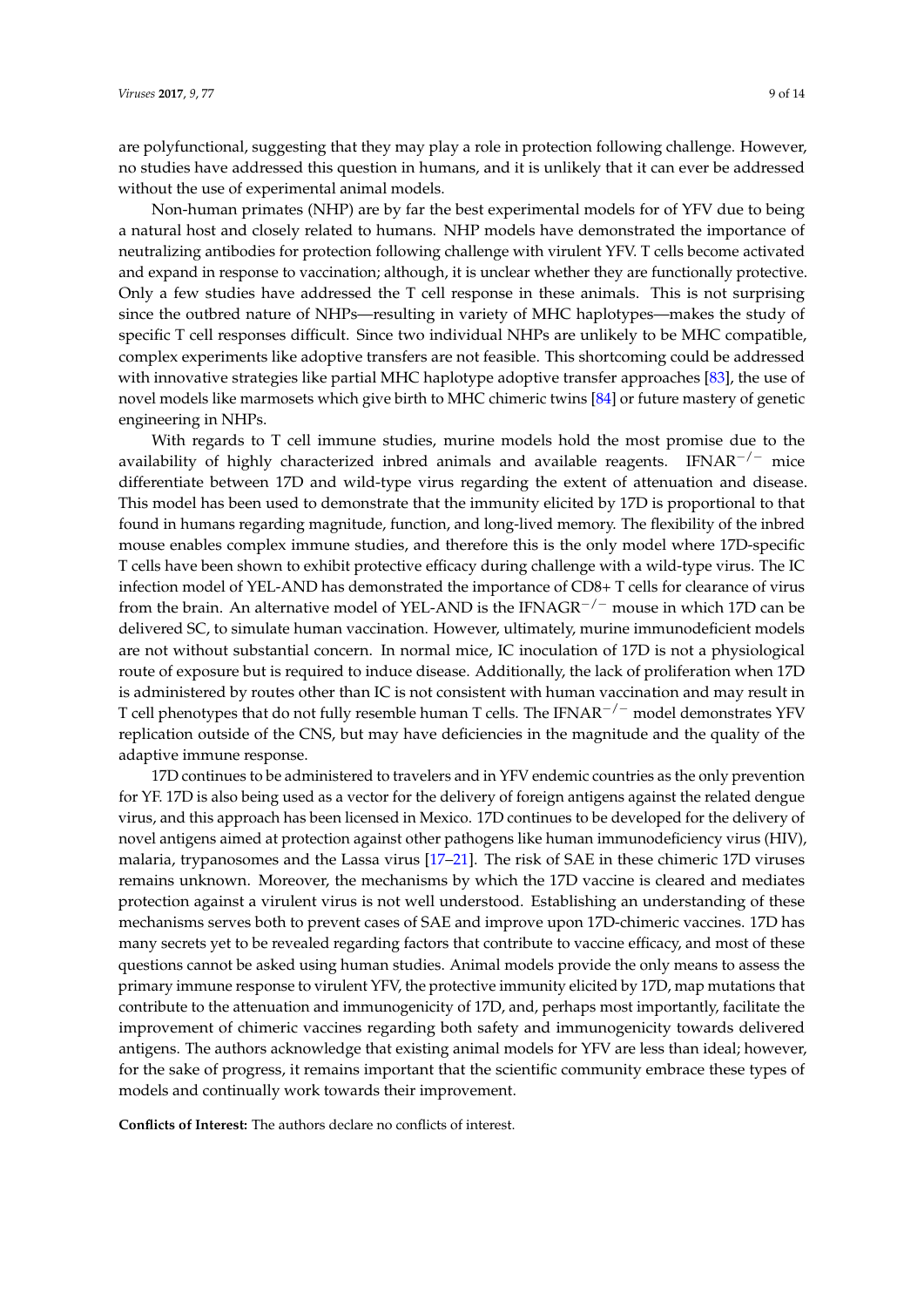# **References**

- <span id="page-9-0"></span>1. Monath, T.P.; Gershman, M.; Erin Staples, J.; Barrett, A.D.T. Yellow fever vaccine. In *Vaccines*; Plotkin, S.A., Orenstein, W.A., Offit, P.A., Eds.; Saunders Elsevier: London, UK, 2012; pp. 870–968.
- <span id="page-9-1"></span>2. Bryant, J.E.; Holmes, E.C.; Barrett, A.D.T. Out of Africa: A molecular perspective on the introduction of yellow fever virus into the Americas. *PLoS Pathog.* **2007**, *3*, e75. [\[CrossRef\]](http://dx.doi.org/10.1371/journal.ppat.0030075) [\[PubMed\]](http://www.ncbi.nlm.nih.gov/pubmed/17511518)
- <span id="page-9-2"></span>3. Reed, W.; Carroll, J.; Agramonte, A.; Lazear, J.W. The etiology of yellow fever—A preliminary note. *Public Health Pap. Rep.* **1900**, *26*, 37–53. [\[PubMed\]](http://www.ncbi.nlm.nih.gov/pubmed/19600960)
- <span id="page-9-3"></span>4. Stokes, A.; Bauert, J.H.; Hudson, N.P. Experimental transmission of yellow fever virus to laboratory animals. *Int. J. Infect. Dis.* **1997**, *2*, 54–59. [\[CrossRef\]](http://dx.doi.org/10.1016/S1201-9712(97)90015-1)
- <span id="page-9-4"></span>5. Stokes, A.; Bauer, J.H.; Hudson, N.P. The Transmission of yellow fever to *Macacus rhesus*: Preliminary note. *J. Am. Med. Assoc.* **1928**, *90*, 253. [\[CrossRef\]](http://dx.doi.org/10.1001/jama.1928.02690310005002)
- <span id="page-9-5"></span>6. Theiler, M. Studies on the action of yellow fever virus in mice. *Ann. Trop. Med. Parasitol.* **1930**, *24*, 249–272. [\[CrossRef\]](http://dx.doi.org/10.1080/00034983.1930.11684639)
- <span id="page-9-6"></span>7. Sellards, A.W. The behavior of the virus of yellow fever in monkeys and mice. *PNAS* **1931**, *17*, 339–343. [\[CrossRef\]](http://dx.doi.org/10.1073/pnas.17.6.339) [\[PubMed\]](http://www.ncbi.nlm.nih.gov/pubmed/16587631)
- <span id="page-9-7"></span>8. Theiler, M.; Smith, H.H. The effect of prolonged cultivation in vitro upon the pathogenicity of yellow fever virus. *J. Exp. Med.* **1937**, *65*, 767–786. [\[CrossRef\]](http://dx.doi.org/10.1084/jem.65.6.767) [\[PubMed\]](http://www.ncbi.nlm.nih.gov/pubmed/19870633)
- <span id="page-9-8"></span>9. Theiler, M.; Smith, H.H. The Use of yellow fever virus modified by in vitro cultivation for human immunization. *J. Exp. Med.* **1937**, *65*, 787–800. [\[CrossRef\]](http://dx.doi.org/10.1084/jem.65.6.787) [\[PubMed\]](http://www.ncbi.nlm.nih.gov/pubmed/19870634)
- <span id="page-9-9"></span>10. Norrby, E. Yellow fever and Max Theiler: The only Nobel Prize for a virus vaccine. *J. Exp. Med.* **2007**, *204*, 2779–2784. [\[CrossRef\]](http://dx.doi.org/10.1084/jem.20072290) [\[PubMed\]](http://www.ncbi.nlm.nih.gov/pubmed/18039952)
- <span id="page-9-10"></span>11. Frierson, J.G. The yellow fever vaccine: A history. *Yale J. Biol. Med.* **2010**, *83*, 77–85. [\[PubMed\]](http://www.ncbi.nlm.nih.gov/pubmed/20589188)
- <span id="page-9-11"></span>12. World Health Organization, Division of Epidemiological Surveillance and Health Situation Trend Assessment. In *Global Health Situation and Projections—Estimates*; World Health Organization: Geneva, Switzerland, 1992.
- <span id="page-9-12"></span>13. Li, R.; Ding, J.; Li, H. Six cases of imported yellow fever in China: 12 March 2016–24 March 2016. *Radiol. Infect. Dis.* **2016**, *3*, 143–144. [\[CrossRef\]](http://dx.doi.org/10.1016/j.jrid.2016.07.007)
- <span id="page-9-13"></span>14. Wasserman, S.; Tambyah, P.A.; Lim, P.L. Yellow fever cases in Asia: Primed for an epidemic. *Int. J. Infect. Dis.* **2016**, *48*, 98–103. [\[CrossRef\]](http://dx.doi.org/10.1016/j.ijid.2016.04.025) [\[PubMed\]](http://www.ncbi.nlm.nih.gov/pubmed/27156836)
- <span id="page-9-14"></span>15. Monaghan, A.J.; Morin, C.W.; Steinhoff, D.F.; Wilhelmi, O.; Hayden, M.; Quattrochi, D.A.; Reiskind, M.; Lloyd, A.L.; Smith, K.; Schmidt, C.A.; et al. On the seasonal occurrence and abundance of the Zika virus vector mosquito *Aedes aegypti* in the contiguous United States. *PLoS Curr.* **2016**. [\[CrossRef\]](http://dx.doi.org/10.1371/currents.outbreaks.50dfc7f46798675fc63e7d7da563da76) [\[PubMed\]](http://www.ncbi.nlm.nih.gov/pubmed/27066299)
- <span id="page-9-15"></span>16. Bredenbeek, P.J.; Kooi, E.A.; Lindenbach, B.; Huijkman, N.; Rice, C.M.; Spaan, W.J.M. A stable full-length yellow fever virus cDNA clone and the role of conserved RNA elements in *Flavivirus* replication. *J. Gen. Virol.* **2003**, *84*, 1261–1268. [\[CrossRef\]](http://dx.doi.org/10.1099/vir.0.18860-0) [\[PubMed\]](http://www.ncbi.nlm.nih.gov/pubmed/12692292)
- <span id="page-9-16"></span>17. Tao, D.; Barba-Spaeth, G.; Rai, U.; Nussenzweig, V.; Rice, C.M.; Nussenzweig, R.S. Yellow fever 17D as a vaccine vector for microbial CTL epitopes: Protection in a rodent malaria model. *J. Exp. Med.* **2005**, *201*, 201–209. [\[CrossRef\]](http://dx.doi.org/10.1084/jem.20041526) [\[PubMed\]](http://www.ncbi.nlm.nih.gov/pubmed/15657290)
- 18. Bredenbeek, P.J.; Molenkamp, R.; Spaan, W.J.M.; Deubel, V.; Marianneau, P.; Salvato, M.S.; Moshkoff, D.; Zapata, J.; Tikhonov, I.; Patterson, J.; et al. A recombinant yellow fever 17D vaccine expressing Lassa virus glycoproteins. *Virology* **2006**, *345*, 299–304. [\[CrossRef\]](http://dx.doi.org/10.1016/j.virol.2005.12.001) [\[PubMed\]](http://www.ncbi.nlm.nih.gov/pubmed/16412488)
- 19. Franco, D.; Li, W.; Qing, F.; Stoyanov, C.T.; Moran, T.; Rice, C.M.; Ho, D.D. Evaluation of yellow fever virus 17D strain as a new vector for HIV-1 vaccine development. *Vaccine* **2010**, *28*, 5676–5685. [\[CrossRef\]](http://dx.doi.org/10.1016/j.vaccine.2010.06.052) [\[PubMed\]](http://www.ncbi.nlm.nih.gov/pubmed/20600494)
- 20. Stoyanov, C.T.; Boscardin, S.B.; Deroubaix, S.; Barba-Spaeth, G.; Franco, D.; Nussenzweig, R.S.; Nussenzweig, M.; Rice, C.M. Immunogenicity and protective efficacy of a recombinant yellow fever vaccine against the murine malarial parasite *Plasmodium yoelii*. *Vaccine* **2010**, *28*, 4644–4652. [\[CrossRef\]](http://dx.doi.org/10.1016/j.vaccine.2010.04.071) [\[PubMed\]](http://www.ncbi.nlm.nih.gov/pubmed/20451637)
- <span id="page-9-17"></span>21. Nogueira, R.T.; Nogueira, A.R.; Pereira, M.C.S.; Rodrigues, M.M.; Neves, P.C.D.C.; Galler, R.; Bonaldo, M.C. Recombinant yellow fever viruses elicit CD8+ T cell responses and protective immunity against *Trypanosoma cruzi*. *PLoS ONE* **2013**, *8*, e59347. [\[CrossRef\]](http://dx.doi.org/10.1371/annotation/39b41d98-b117-41cf-b5de-b8486a67b1cd)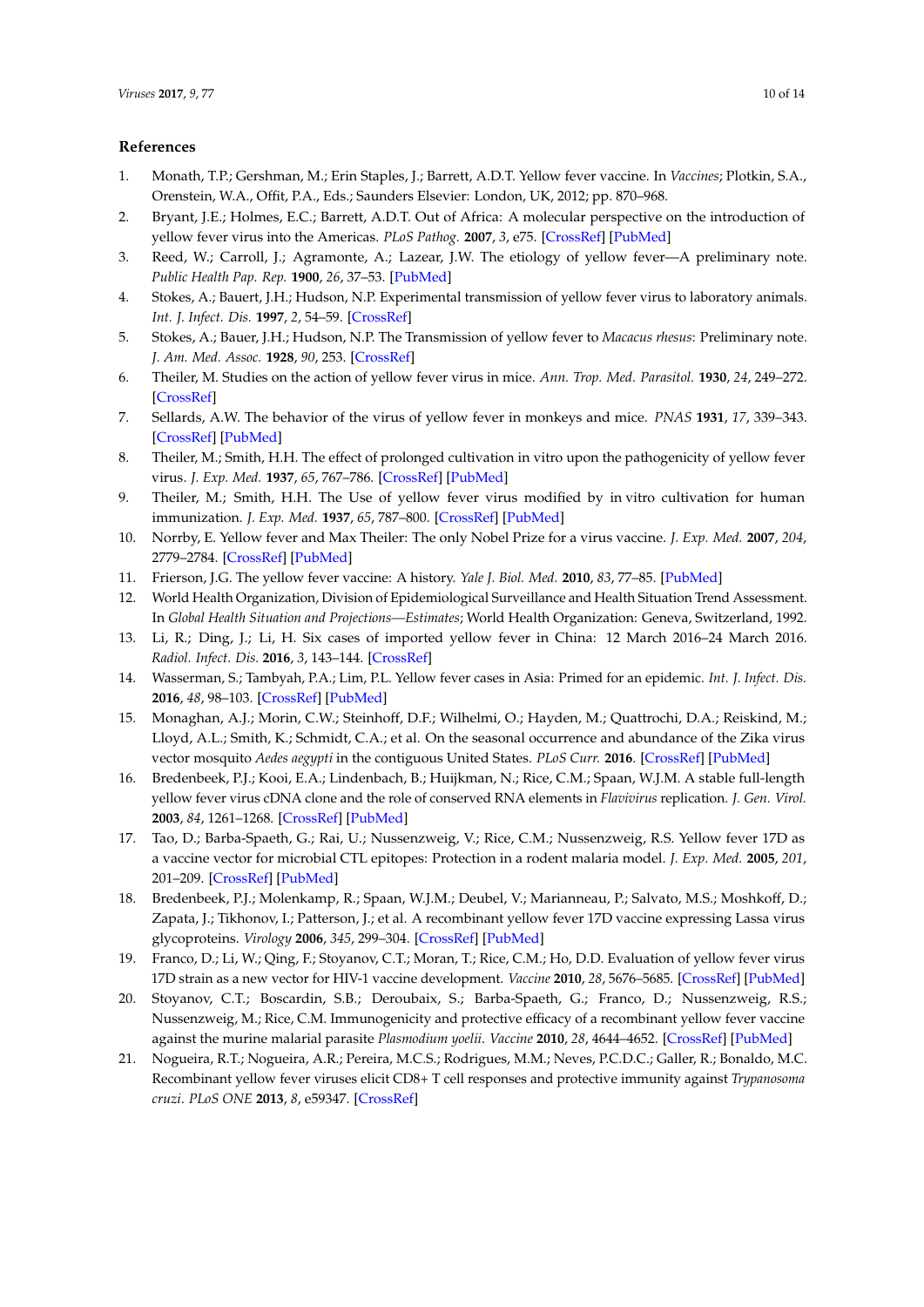- <span id="page-10-0"></span>22. Monath, T.P.; Soike, K.; Levenbook, I.; Zhang, Z.-X.; Arroyo, J.; Delagrave, S.; Myers, G.; Barrett, A.D.T.; Shope, R.E.; Ratterree, M.; et al. Recombinant, chimaeric live, attenuated vaccine (ChimeriVax<sup>TM</sup>) incorporating the envelope genes of Japanese encephalitis (SA14-14-2) virus and the capsid and nonstructural genes of yellow fever (17D) virus is safe, immunogenic and protective in non-human primates. *Vaccine* **1999**, *17*, 1869–1882. [\[PubMed\]](http://www.ncbi.nlm.nih.gov/pubmed/10217584)
- <span id="page-10-1"></span>23. Pulendran, B. Learning immunology from the yellow fever vaccine: Innate immunity to systems vaccinology. *Nat. Rev. Immunol.* **2009**, *9*, 741–747. [\[CrossRef\]](http://dx.doi.org/10.1038/nri2629) [\[PubMed\]](http://www.ncbi.nlm.nih.gov/pubmed/19763148)
- <span id="page-10-2"></span>24. Thomas, R.E.; Lorenzetti, D.L.; Spragins, W.; Jackson, D.; Williamson, T. Active and passive surveillance of yellow fever vaccine 17D or 17DD-associated serious adverse events: Systematic review. *Vaccine* **2011**, *29*, 4544–4555. [\[CrossRef\]](http://dx.doi.org/10.1016/j.vaccine.2011.04.055) [\[PubMed\]](http://www.ncbi.nlm.nih.gov/pubmed/21549787)
- <span id="page-10-3"></span>25. Hayes, E.B. Is it time for a new yellow fever vaccine? *Vaccine* **2010**, *28*, 8073–8076. [\[CrossRef\]](http://dx.doi.org/10.1016/j.vaccine.2010.10.015) [\[PubMed\]](http://www.ncbi.nlm.nih.gov/pubmed/20971115)
- <span id="page-10-4"></span>26. Belsher, J.L.; Gay, P.; Brinton, M.; DellaValla, J.; Ridenour, R.; Lanciotti, R.; Perelygin, A.; Zaki, S.; Paddock, C.; Querec, T.; et al. Fatal multiorgan failure due to yellow fever vaccine-associated viscerotropic disease. *Vaccine* **2007**, *25*, 8480–8485. [\[CrossRef\]](http://dx.doi.org/10.1016/j.vaccine.2007.08.061) [\[PubMed\]](http://www.ncbi.nlm.nih.gov/pubmed/18023511)
- <span id="page-10-5"></span>27. Pulendran, B.; Miller, J.; Querec, T.D.; Akondy, R.; Moseley, N.; Laur, O.; Glidewell, J.; Monson, N.; Zhu, T.; Zhu, H.; et al. Case of yellow fever vaccine-associated viscerotropic disease with prolonged viremia, robust adaptive immune responses, and polymorphisms in CCR5 and RANTES genes. *J. Infect. Dis.* **2008**, *198*, 500–507. [\[CrossRef\]](http://dx.doi.org/10.1086/590187) [\[PubMed\]](http://www.ncbi.nlm.nih.gov/pubmed/18598196)
- <span id="page-10-6"></span>28. Theiler, M.; Sellards, A.W.; Sellards, A.W. The immunological relationship of yellow fever as it occurs in West Africa and in South America. *Ann. Trop. Med. Parasitol.* **1928**, *22*, 449–460. [\[CrossRef\]](http://dx.doi.org/10.1080/00034983.1928.11684585)
- <span id="page-10-7"></span>29. Gotuzzo, E.; Yactayo, S.; Cordova, E. Efficacy and duration of immunity after yellow fever vaccination: Systematic review on the need for a booster every 10 years. *Am. J. Trop. Med. Hyg.* **2013**, *89*, 434–444. [\[CrossRef\]](http://dx.doi.org/10.4269/ajtmh.13-0264) [\[PubMed\]](http://www.ncbi.nlm.nih.gov/pubmed/24006295)
- <span id="page-10-8"></span>30. Reinhardt, B.; Jaspert, R.; Niedrig, M.; Kostner, C.; L'age-Stehr, J. Development of viremia and humoral and cellular parameters of immune activation after vaccination with yellow fever virus strain 17D: A model of human *Flavivirus* infection. *J. Med. Virol.* **1998**, *56*, 159–167. [\[CrossRef\]](http://dx.doi.org/10.1002/(SICI)1096-9071(199810)56:2<159::AID-JMV10>3.0.CO;2-B)
- <span id="page-10-9"></span>31. Niedrig, M.; Lademann, M.; Emmerich, P.; Lafrenz, M. Assessment of IgG antibodies against yellow fever virus after vaccination with 17D by different assays: Neutralization test, haemagglutination inhibition test, immunofluorescence assay and ELISA. *Trop. Med. Int. Health* **1999**, *4*, 867–871. [\[CrossRef\]](http://dx.doi.org/10.1046/j.1365-3156.1999.00496.x) [\[PubMed\]](http://www.ncbi.nlm.nih.gov/pubmed/10632996)
- 32. Poland, J.D.; Calisher, C.H.; Monath, T.P.; Downs, W.G.; Murphy, K. Persistence of neutralizing antibody 30–35 years after immunization with 17D yellow fever vaccine. *Bull. World Health Organ.* **1981**, *59*, 895–900. [\[PubMed\]](http://www.ncbi.nlm.nih.gov/pubmed/6978196)
- <span id="page-10-15"></span>33. Wieten, R.W.; Jonker, E.F.F.; Leeuwen, E.M.M.V.; Remmerswaal, E.B.M.; Berge, I.J.M.T.; Visser, A.W.D.; Genderen, P.J.J.V.; Goorhuis, A.; Visser, L.G.; Grobusch, M.P.; et al. A Single 17D yellow fever vaccination provides lifelong immunity; characterization of yellow-fever-specific neutralizing antibody and T-cell responses after vaccination. *PLoS ONE* **2016**, *11*, e0149871. [\[CrossRef\]](http://dx.doi.org/10.1371/journal.pone.0149871) [\[PubMed\]](http://www.ncbi.nlm.nih.gov/pubmed/26977808)
- <span id="page-10-10"></span>34. Bodilis, H.C.; Benabdelmoumen, G.; Gergely, A.; Goujon, C.; Pelicot, M.; Poujol, P.; Consigny, P.H. Persistance à long terme des anticorps neutralisants de la fièvre jaune chez les personnes âgées de 60 ans et plus. *Bull. Soc. Pathol. Exot.* **2011**, *104*, 260–265. [\[CrossRef\]](http://dx.doi.org/10.1007/s13149-011-0135-7) [\[PubMed\]](http://www.ncbi.nlm.nih.gov/pubmed/21336654)
- <span id="page-10-11"></span>35. Hepburn, M.J.; Kortepeter, M.G.; Pittman, P.R.; Boudreau, E.F.; Mangiafico, J.A.; Buck, P.A.; Norris, S.L.; Anderson, E.L. Neutralizing antibody response to booster vaccination with the 17D yellow fever vaccine. *Vaccine* **2006**, *24*, 2843–2849. [\[CrossRef\]](http://dx.doi.org/10.1016/j.vaccine.2005.12.055) [\[PubMed\]](http://www.ncbi.nlm.nih.gov/pubmed/16494976)
- <span id="page-10-12"></span>36. Da Costa Neves, P.C.; de Souza Matos, D.C.; Marcovistz, R.; Galler, R. TLR expression and NK cell activation after human yellow fever vaccination. *Vaccine* **2009**, *27*, 5543–5549. [\[CrossRef\]](http://dx.doi.org/10.1016/j.vaccine.2009.07.028) [\[PubMed\]](http://www.ncbi.nlm.nih.gov/pubmed/19647065)
- <span id="page-10-13"></span>37. Gaucher, D.; Therrien, R.; Kettaf, N.; Angermann, B.R.; Boucher, G.; Filali-Mouhim, A.; Moser, J.M.; Mehta, R.S.; Drake, D.R.; Castro, E.; et al. Yellow fever vaccine induces integrated multilineage and polyfunctional immune responses. *J. Exp. Med.* **2008**, *205*, 3119–3131. [\[CrossRef\]](http://dx.doi.org/10.1084/jem.20082292) [\[PubMed\]](http://www.ncbi.nlm.nih.gov/pubmed/19047440)
- <span id="page-10-14"></span>38. Luiza-Silva, M.; Campi-Azevedo, A.C.; Batista, M.A.; Martins, M.A.; Avelar, R.S.; da Silveira Lemos, D.; Bastos Camacho, L.A.; de Menezes Martins, R.; de Lourdes de Sousa Maia, M.; Guedes Farias, R.H.; et al. Cytokine signatures of innate and adaptive immunity in 17DD yellow fever vaccinated children and its association with the level of neutralizing antibody. *J. Infect. Dis.* **2011**, *204*, 873–883. [\[CrossRef\]](http://dx.doi.org/10.1093/infdis/jir439) [\[PubMed\]](http://www.ncbi.nlm.nih.gov/pubmed/21849284)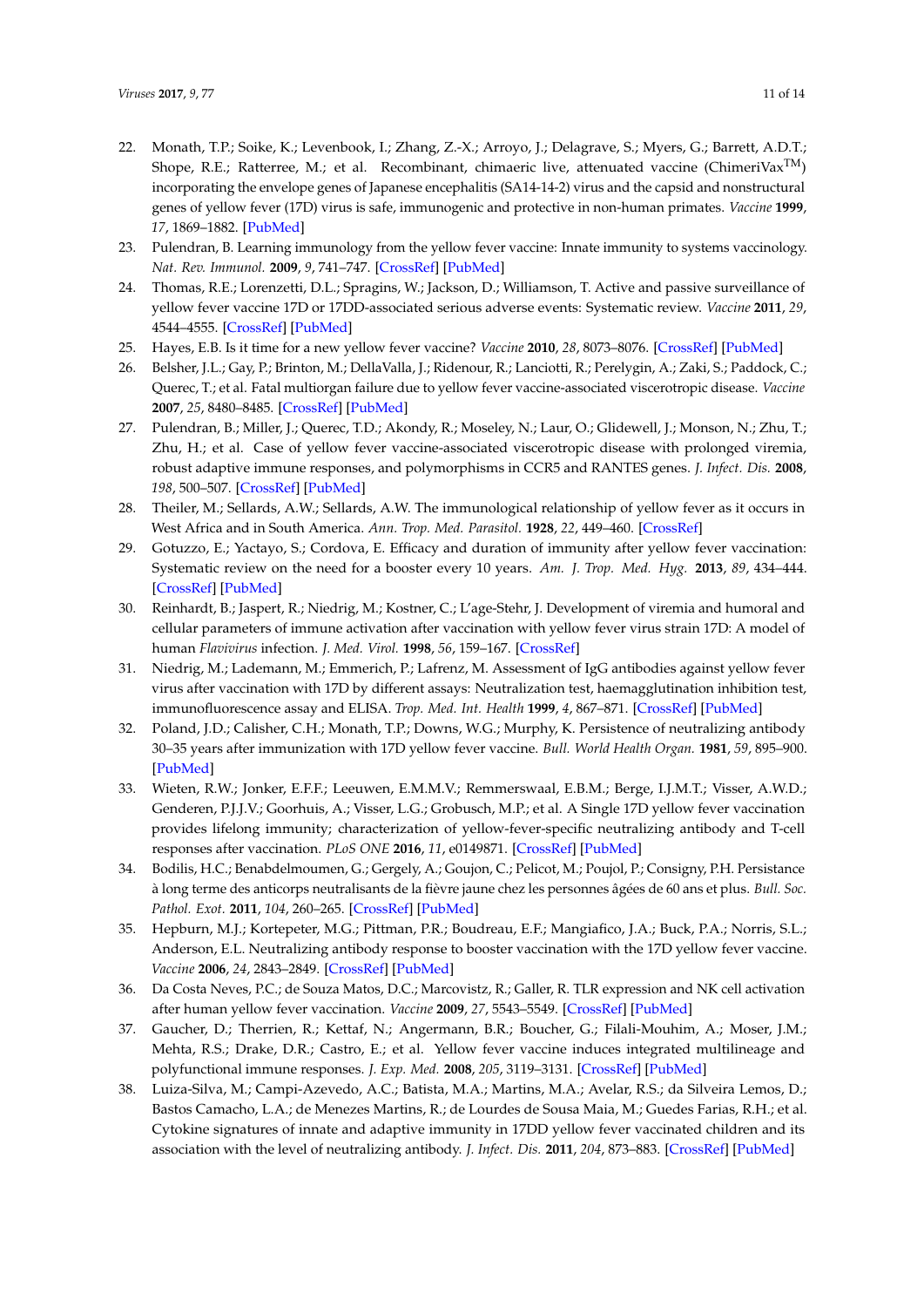- <span id="page-11-0"></span>39. Silva, M.L.; Martins, M.A.; Espírito-Santo, L.R.; Campi-Azevedo, A.C.; Silveira-Lemos, D.; Ribeiro, J.G.L.; Homma, A.; Kroon, E.G.; Teixeira-Carvalho, A.; Elói-Santos, S.M.; et al. Characterization of main cytokine sources from the innate and adaptive immune responses following primary 17DD yellow fever vaccination in adults. *Vaccine* **2011**, *29*, 583–592. [\[CrossRef\]](http://dx.doi.org/10.1016/j.vaccine.2010.08.046) [\[PubMed\]](http://www.ncbi.nlm.nih.gov/pubmed/20732465)
- <span id="page-11-1"></span>40. Querec, T.D.; Akondy, R.S.; Lee, E.K.; Cao, W.; Nakaya, H.I.; Teuwen, D.; Pirani, A.; Gernert, K.; Deng, J.; Marzolf, B.; et al. Systems biology approach predicts immunogenicity of the yellow fever vaccine in humans. *Nat. Immunol.* **2009**, *10*, 116–125. [\[CrossRef\]](http://dx.doi.org/10.1038/ni.1688) [\[PubMed\]](http://www.ncbi.nlm.nih.gov/pubmed/19029902)
- <span id="page-11-2"></span>41. Querec, T.; Bennouna, S.; Alkan, S.; Laouar, Y.; Gorden, K.; Flavell, R.; Akira, S.; Ahmed, R.; Pulendran, B. Yellow fever vaccine YF-17D activates multiple dendritic cell subsets via TLR2, 7, 8, and 9 to stimulate polyvalent immunity. *J. Exp. Med.* **2006**, *203*, 413–424. [\[CrossRef\]](http://dx.doi.org/10.1084/jem.20051720) [\[PubMed\]](http://www.ncbi.nlm.nih.gov/pubmed/16461338)
- <span id="page-11-3"></span>42. Palmer, D.R.; Fernandez, S.; Bisbing, J.; Peachman, K.K.; Rao, M.; Barvir, D.; Gunther, V.; Burgess, T.; Kohno, Y.; Padmanabhan, R.; et al. Restricted replication and lysosomal trafficking of yellow fever 17D vaccine virus in human dendritic cells. *J. Gen. Virol.* **2007**, *88*, 148–156. [\[CrossRef\]](http://dx.doi.org/10.1099/vir.0.82272-0) [\[PubMed\]](http://www.ncbi.nlm.nih.gov/pubmed/17170447)
- <span id="page-11-4"></span>43. Barba-Spaeth, G.; Longman, R.S.; Albert, M.L.; Rice, C.M. Live attenuated yellow fever 17D infects human DCs and allows for presentation of endogenous and recombinant T cell epitopes. *J. Exp. Med.* **2005**, *202*, 1179–1184. [\[CrossRef\]](http://dx.doi.org/10.1084/jem.20051352) [\[PubMed\]](http://www.ncbi.nlm.nih.gov/pubmed/16260489)
- <span id="page-11-5"></span>44. Akondy, R.S.; Johnson, P.L.F.; Nakaya, H.I.; Edupuganti, S.; Mulligan, M.J.; Lawson, B.; Miller, J.D.; Pulendran, B.; Antia, R.; Ahmed, R. Initial viral load determines the magnitude of the human CD8 T cell response to yellow fever vaccination. *Proc. Natl. Acad. Sci. USA* **2015**, *112*, 3050–3055. [\[CrossRef\]](http://dx.doi.org/10.1073/pnas.1500475112) [\[PubMed\]](http://www.ncbi.nlm.nih.gov/pubmed/25713354)
- <span id="page-11-6"></span>45. Kohler, S.; Bethke, N.; Böthe, M.; Sommerick, S.; Frentsch, M.; Romagnani, C.; Niedrig, M.; Thiel, A. The early cellular signatures of protective immunity induced by live viral vaccination. *Eur. J. Immunol.* **2012**, *42*, 2363–2373. [\[CrossRef\]](http://dx.doi.org/10.1002/eji.201142306) [\[PubMed\]](http://www.ncbi.nlm.nih.gov/pubmed/22733156)
- <span id="page-11-8"></span>46. Blom, K.; Braun, M.; Ivarsson, M.A.; Gonzalez, V.D.; Falconer, K.; Moll, M.; Ljunggren, H.-G.; Michaëlsson, J.; Sandberg, J.K. Temporal dynamics of the primary human T cell response to yellow fever virus 17D as it matures from an effector- to a memory-type response. *J. Immunol.* **2013**, *190*, 2150–2158. [\[CrossRef\]](http://dx.doi.org/10.4049/jimmunol.1202234) [\[PubMed\]](http://www.ncbi.nlm.nih.gov/pubmed/23338234)
- <span id="page-11-13"></span>47. James, E.A.; LaFond, R.E.; Gates, T.J.; Mai, D.T.; Malhotra, U.; Kwok, W.W. Yellow fever vaccination elicits broad functional CD4+ T cell responses that recognize structural and nonstructural proteins. *J. Virol.* **2013**, *87*, 12794–12804. [\[CrossRef\]](http://dx.doi.org/10.1128/JVI.01160-13) [\[PubMed\]](http://www.ncbi.nlm.nih.gov/pubmed/24049183)
- <span id="page-11-7"></span>48. Martins, M.A.; Silva, M.L.; Marciano, A.P.V.; Peruhype-Magalhães, V.; Eloi-Santos, S.M.; Ribeiro, J.G.L.; Correa-Oliveira, R.; Homma, A.; Kroon, E.G.; Teixeira-Carvalho, A.; et al. Activation/modulation of adaptive immunity emerges simultaneously after 17DD yellow fever first-time vaccination: Is this the key to prevent severe adverse reactions following immunization? *Clin. Exp. Immunol.* **2007**, *148*, 90–100. [\[CrossRef\]](http://dx.doi.org/10.1111/j.1365-2249.2006.03317.x) [\[PubMed\]](http://www.ncbi.nlm.nih.gov/pubmed/17309541)
- <span id="page-11-9"></span>49. Miller, J.D.; van der Most, R.G.; Akondy, R.S.; Glidewell, J.T.; Albott, S.; Masopust, D.; Murali-Krishna, K.; Mahar, P.L.; Edupuganti, S.; Lalor, S.; et al. Human effector and memory CD8+ T cell responses to smallpox and yellow fever vaccines. *Immunity* **2008**, *28*, 710–722. [\[CrossRef\]](http://dx.doi.org/10.1016/j.immuni.2008.02.020) [\[PubMed\]](http://www.ncbi.nlm.nih.gov/pubmed/18468462)
- <span id="page-11-10"></span>50. Akondy, R.S.; Monson, N.D.; Miller, J.D.; Edupuganti, S.; Teuwen, D.; Wu, H.; Quyyumi, F.; Garg, S.; Altman, J.D.; Del Rio, C.; et al. The yellow fever virus vaccine induces a broad and polyfunctional human memory CD8+ T cell response. *J. Immunol.* **2009**, *183*, 7919–7930. [\[CrossRef\]](http://dx.doi.org/10.4049/jimmunol.0803903) [\[PubMed\]](http://www.ncbi.nlm.nih.gov/pubmed/19933869)
- <span id="page-11-11"></span>51. DeWitt, W.S.; Emerson, R.O.; Lindau, P.; Vignali, M.; Snyder, T.M.; Desmarais, C.; Sanders, C.; Utsugi, H.; Warren, E.H.; McElrath, J.; Makar, K.W.; Wald, A.; Robins, H.S. Dynamics of the cytotoxic T cell response to a model of acute viral infection. *J. Virol.* **2015**, *89*, 4517–4526. [\[CrossRef\]](http://dx.doi.org/10.1128/JVI.03474-14) [\[PubMed\]](http://www.ncbi.nlm.nih.gov/pubmed/25653453)
- <span id="page-11-12"></span>52. Marraco, S.A.F.; Soneson, C.; Cagnon, L.; Gannon, P.O.; Allard, M.; Maillard, S.A.; Montandon, N.; Rufer, N.; Waldvogel, S.; Delorenzi, M.; et al. Long-lasting stem cell–like memory CD8+ T cells with a naïve-like profile upon yellow fever vaccination. *Sci. Transl. Med.* **2015**, *7*, 282ra48. [\[CrossRef\]](http://dx.doi.org/10.1126/scitranslmed.aaa3700) [\[PubMed\]](http://www.ncbi.nlm.nih.gov/pubmed/25855494)
- <span id="page-11-14"></span>53. Campi-Azevedo, A.C.; Araújo-Porto, L.P.D.; Luiza-Silva, M.; Batista, M.A.; Martins, M.A.; Sathler-Avelar, R.; da Silveira-Lemos, D.; Camacho, L.A.B.; de Menezes Martins, R.; de Lourdes de Sousa Maia, M.; et al. 17DD and 17D-213/77 yellow fever substrains trigger a balanced cytokine profile in primary vaccinated children. *PLoS ONE* **2012**, *7*, e49828. [\[CrossRef\]](http://dx.doi.org/10.1371/journal.pone.0049828) [\[PubMed\]](http://www.ncbi.nlm.nih.gov/pubmed/23251351)
- <span id="page-11-15"></span>54. Crotty, S. Follicular helper CD4 T cells (T<sub>FH</sub>). Ann. Rev. Immunol. 2011, 29, 621-663. [\[CrossRef\]](http://dx.doi.org/10.1146/annurev-immunol-031210-101400) [\[PubMed\]](http://www.ncbi.nlm.nih.gov/pubmed/21314428)
- <span id="page-11-16"></span>55. Swain, S.L.; McKinstry, K.K.; Strutt, T.M. Expanding roles for CD4+ T cells in immunity to viruses. *Nat. Rev. Immunol.* **2012**, *12*, 136–148. [\[CrossRef\]](http://dx.doi.org/10.1038/nri3152) [\[PubMed\]](http://www.ncbi.nlm.nih.gov/pubmed/22266691)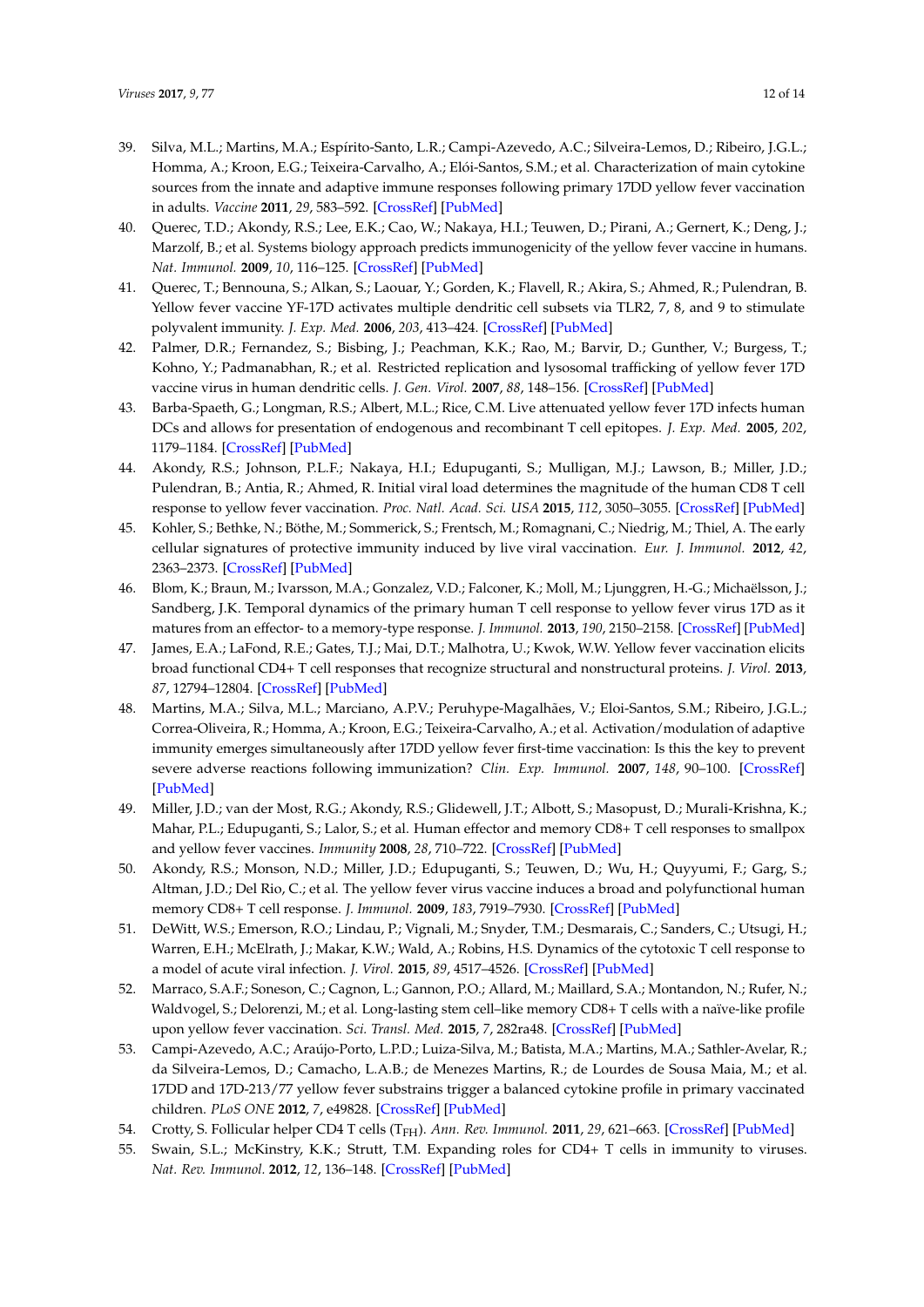- <span id="page-12-0"></span>56. Bassi, M.R.; Kongsgaard, M.; Steffensen, M.A.; Fenger, C.; Rasmussen, M.; Skjodt, K.; Finsen, B.; Stryhn, A.; Buus, S.; Christensen, J.P.; et al. CD8+ T cells complement antibodies in protecting against yellow fever virus. *J. Immunol.* **2015**, *194*, 1141–1153. [\[CrossRef\]](http://dx.doi.org/10.4049/jimmunol.1402605) [\[PubMed\]](http://www.ncbi.nlm.nih.gov/pubmed/25539816)
- <span id="page-12-1"></span>57. Betts, M.R.; Brenchley, J.M.; Price, D.A.; De Rosa, S.C.; Douek, D.C.; Roederer, M.; Koup, R.A. Sensitive and viable identification of antigen-specific CD8+ T cells by a flow cytometric assay for degranulation. *J. Immunol. Methods* **2003**, *281*, 65–78. [\[CrossRef\]](http://dx.doi.org/10.1016/S0022-1759(03)00265-5)
- <span id="page-12-2"></span>58. Ter Meulen, J.; Sakho, M.; Koulemou, K.; Magassouba, N.; Bah, A.; Preiser, W.; Daffis, S.; Klewitz, C.; Bae, H.-G.; Niedrig, M.; et al. Activation of the cytokine network and unfavorable outcome in patients with yellow fever. *J. Infect. Dis.* **2004**, *190*, 1821–1827. [\[CrossRef\]](http://dx.doi.org/10.1086/425016) [\[PubMed\]](http://www.ncbi.nlm.nih.gov/pubmed/15499539)
- <span id="page-12-3"></span>59. Quaresma, J.A.S.; Barros, V.L.R.S.; Pagliari, C.; Fernandes, E.R.; Guedes, F.; Takakura, C.F.H.; Andrade, H.F., Jr.; Vasconcelos, P.F.C.; Duarte, M.I.S. Revisiting the liver in human yellow fever: Virus-induced apoptosis in hepatocytes associated with TGF-β, TNF-α and NK cells activity. *Virology* **2006**, *345*, 22–30. [\[CrossRef\]](http://dx.doi.org/10.1016/j.virol.2005.09.058) [\[PubMed\]](http://www.ncbi.nlm.nih.gov/pubmed/16278000)
- <span id="page-12-4"></span>60. Quaresma, J.A.S.; Barros, V.L.R.S.; Pagliari, C.; Fernandes, E.R.; Andrade, H.F., Jr.; Vasconcelos, P.F.C.; Duarte, M.I.S. Hepatocyte lesions and cellular immune response in yellow fever infection. *Trans. R. Soc. Trop. Med. Hyg.* **2007**, *101*, 161–168. [\[CrossRef\]](http://dx.doi.org/10.1016/j.trstmh.2006.02.019) [\[PubMed\]](http://www.ncbi.nlm.nih.gov/pubmed/16872652)
- <span id="page-12-5"></span>61. Quaresma, J.A.S.; Duarte, M.I.S.; Vasconcelos, P.F.C. Midzonal lesions in yellow fever: A specific pattern of liver injury caused by direct virus action and in situ inflammatory response. *Med. Hypotheses* **2006**, *67*, 618–621. [\[CrossRef\]](http://dx.doi.org/10.1016/j.mehy.2006.01.060) [\[PubMed\]](http://www.ncbi.nlm.nih.gov/pubmed/16650626)
- <span id="page-12-6"></span>62. Mason, R.A.; Tauraso, N.M.; Spertzel, R.O.; Ginn, R.K. Yellow fever vaccine: Direct challenge of monkeys given graded doses of 17D vaccine. *Appl. Microbiol.* **1973**, *25*, 539–544. [\[PubMed\]](http://www.ncbi.nlm.nih.gov/pubmed/4633476)
- <span id="page-12-7"></span>63. Bonaldo, M.C.; Martins, M.A.; Rudersdorf, R.; Mudd, P.A.; Sacha, J.B.; Piaskowski, S.M.; Neves, P.C.C.; Santana, M.G.V.D.; Vojnov, L.; Capuano, S.; et al. Recombinant yellow fever vaccine virus 17D expressing simian immunodeficiency virus SIVmac239 Gag induces SIV-specific CD8+ T-cell responses in rhesus macaques. *J. Virol.* **2010**, *84*, 3699–3706. [\[CrossRef\]](http://dx.doi.org/10.1128/JVI.02255-09) [\[PubMed\]](http://www.ncbi.nlm.nih.gov/pubmed/20089645)
- <span id="page-12-8"></span>64. Mudd, P.A.; Piaskowski, S.M.; Neves, P.C.C.; Rudersdorf, R.; Kolar, H.L.; Eernisse, C.M.; Weisgrau, K.L.; de Santana, M.G.V.; Wilson, N.A.; Bonaldo, M.C.; et al. The live-attenuated yellow fever vaccine 17D induces broad and potent T cell responses against several viral proteins in Indian rhesus macaques—Implications for recombinant vaccine design. *Immunogenetics* **2010**, *62*, 593–600. [\[CrossRef\]](http://dx.doi.org/10.1007/s00251-010-0461-0) [\[PubMed\]](http://www.ncbi.nlm.nih.gov/pubmed/20607226)
- <span id="page-12-9"></span>65. Neves, P.C.C.; Rudersdorf, R.A.; Galler, R.; Bonaldo, M.C.; de Santana, M.G.V.; Mudd, P.A.; Martins, M.A.; Rakasz, E.G.; Wilson, N.A.; Watkins, D.I. CD8+ γδ TCR+ and CD4+ T cells produce IFN-γ at 5–7 days after yellow fever vaccination in Indian rhesus macaques, before the induction of classical antigen-specific T cell responses. *Vaccine* **2010**, *28*, 8183–8188. [\[CrossRef\]](http://dx.doi.org/10.1016/j.vaccine.2010.09.090) [\[PubMed\]](http://www.ncbi.nlm.nih.gov/pubmed/20939995)
- <span id="page-12-10"></span>66. Meier, K.C.; Gardner, C.L.; Khoretonenko, M.V.; Klimstra, W.B.; Ryman, K.D. A mouse model for studying viscerotropic disease caused by yellow fever virus infection. *PLoS Pathog.* **2009**, *5*, e1000614. [\[CrossRef\]](http://dx.doi.org/10.1371/journal.ppat.1000614) [\[PubMed\]](http://www.ncbi.nlm.nih.gov/pubmed/19816561)
- <span id="page-12-11"></span>67. Watson, A.M.; Lam, L.K.M.; Klimstra, W.B.; Ryman, K.D. The 17D-204 Vaccine Strain-Induced Protection against Virulent Yellow Fever Virus Is Mediated by Humoral Immunity and CD4+ but not CD8+ T Cells. *PLoS Pathog.* **2016**, *12*, e1005786. [\[CrossRef\]](http://dx.doi.org/10.1371/journal.ppat.1005786) [\[PubMed\]](http://www.ncbi.nlm.nih.gov/pubmed/27463517)
- <span id="page-12-12"></span>68. Liu, T.; Chambers, T.J. Yellow fever virus encephalitis: Properties of the brain-associated T-cell response during virus clearance in normal and  $\gamma$  interferon-deficient mice and requirement for CD4+ lymphocytes. *J. Virol.* **2001**, *75*, 2107–2118. [\[CrossRef\]](http://dx.doi.org/10.1128/JVI.75.5.2107-2118.2001) [\[PubMed\]](http://www.ncbi.nlm.nih.gov/pubmed/11160715)
- <span id="page-12-13"></span>69. Vandermost, R.; Harrington, L.; Giuggio, V.; Mahar, P.; Ahmed, R. Yellow fever virus 17D envelope and NS3 proteins are major targets of the antiviral T cell response in mice. *Virology* **2002**, *296*, 117–124. [\[CrossRef\]](http://dx.doi.org/10.1006/viro.2002.1432) [\[PubMed\]](http://www.ncbi.nlm.nih.gov/pubmed/12036323)
- <span id="page-12-14"></span>70. Bassi, M.R.; Larsen, M.A.B.; Kongsgaard, M.; Rasmussen, M.; Buus, S.; Stryhn, A.; Thomsen, A.R.; Christensen, J.P. Vaccination with replication deficient adenovectors encoding YF-17D antigens induces long-lasting protection from severe yellow fever virus infection in mice. *PLoS Negl. Trop. Dis.* **2016**, *10*, e0004464. [\[CrossRef\]](http://dx.doi.org/10.1371/journal.pntd.0004464) [\[PubMed\]](http://www.ncbi.nlm.nih.gov/pubmed/26886513)
- <span id="page-12-15"></span>71. Barrett, A.D.T.; Gould, E.A. Comparison of neurovirulence of different strains of yellow fever virus in mice. *J. Gen. Virol.* **1986**, *67*, 631–637. [\[CrossRef\]](http://dx.doi.org/10.1099/0022-1317-67-4-631) [\[PubMed\]](http://www.ncbi.nlm.nih.gov/pubmed/3958694)
- <span id="page-12-16"></span>72. Watson, A.M.; Lam, L.K.M.; Klimstra, W.B. CD8+ T cells are Required for the Control of the Live Attenuated 17D-204 Yellow Fever Vaccine. Manuscript under preparation.